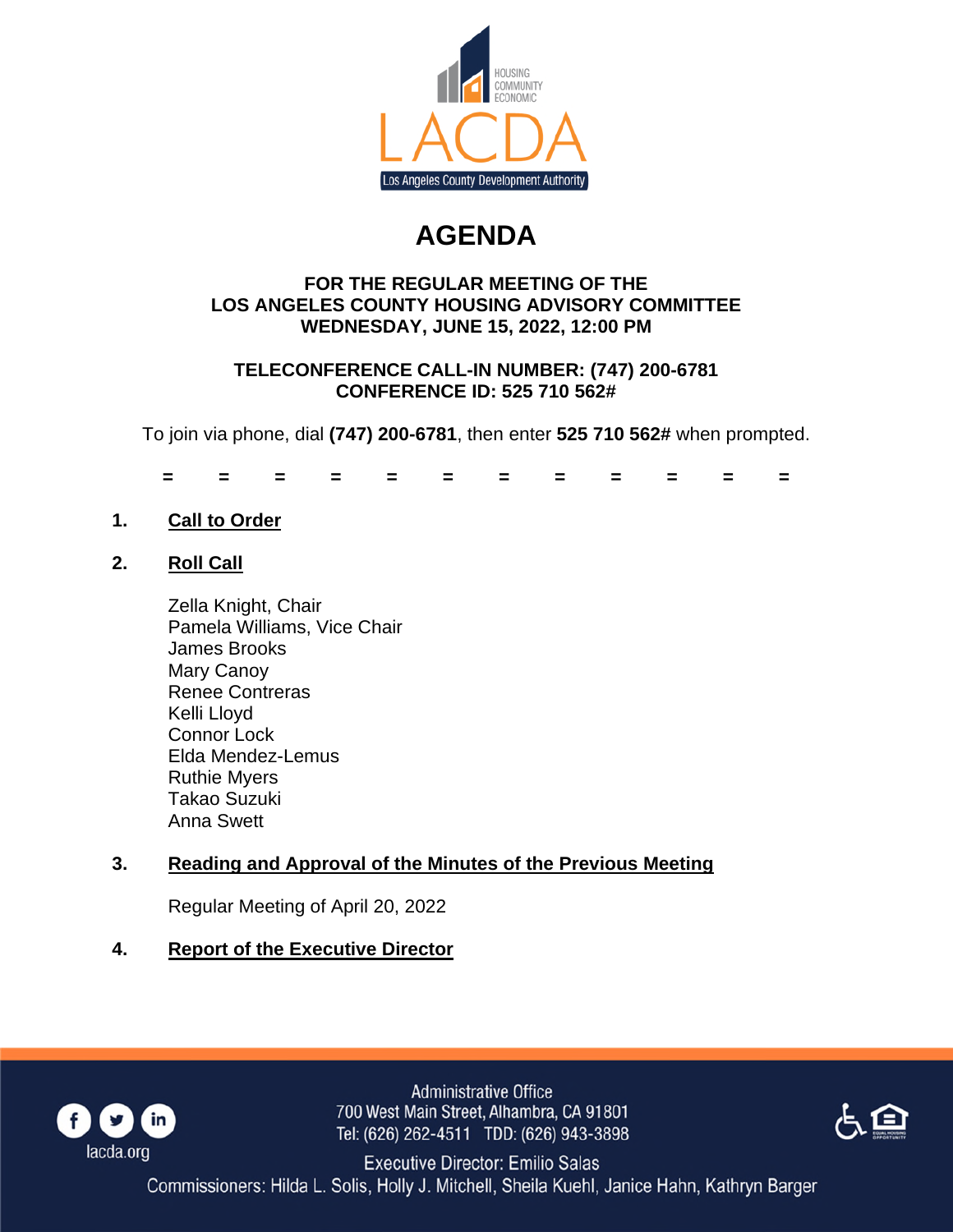## **5. Presentations**

Family Self-Sufficiency Program Graduate - Leticia Castellanos Emergency Housing Vouchers, Homeless Incentive Program, and Open Doors

## **6. Public Comments**

## **Regular Agenda**

## **7. Award a Contract for Building Materials and Supplies (All Districts)**

Recommend that the Board of Commissioners:

Authorize the Executive Director or designee to execute a one-year Contract with W.W. Grainger, Inc., using up to \$1,200,000 in program funds included in the LACDA's approved Fiscal Year 2022-2023 budget, to be effective following approval as to form by County Counsel and execution by all parties.

Authorize the Executive Director or designee to execute amendments to the Contract, following approval as to form by County Counsel, to extend the term for a maximum of two additional years, in one-year increments, with an annual compensation of \$1,200,000 using funds to be included in the LACDA's annual budget approval process.

Authorize the Executive Director or designee to amend the Contract to modify the Statement of Work, add services, and increase the annual compensation by up to 10% of the Contract total as needed for unforeseen costs.

Authorize the Executive Director or designee, upon his determination and as necessary and appropriate under the terms of the Contract, to terminate the Contract.

Find that approval of a Contract to provide building materials and supplies is exempt from the California Environmental Quality Act.

## **8. Award Four Job Order Contracts (All Districts)**

Recommend that the Board of Commissioners:

Award Job Order Contract (JOC) 71 to PUB Construction, Inc., the lowest responsive and responsible bidder, for an amount not to exceed \$5,185,091, to be financed through various funding sources included in the LACDA's approved Fiscal Year 2022-2023 budget and to be included in the Fiscal Year 2023-2024 budget.

Award JOCs 72, 73, and 74 to Harry H. Joh Construction, Inc., the lowest responsive and responsible bidder, for an amount not to exceed \$5,185,091 per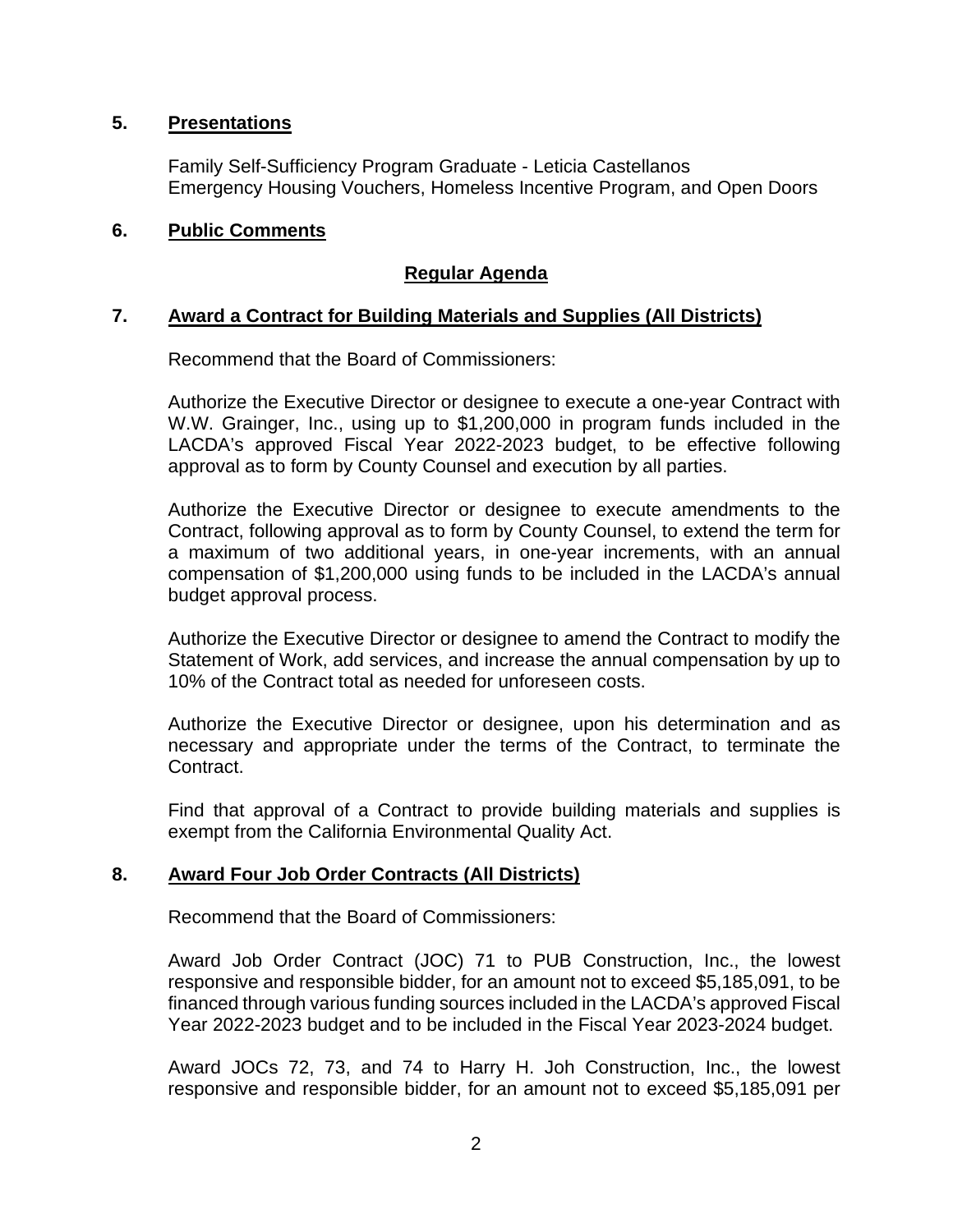JOC, to be financed through various funding sources included in the LACDA's approved Fiscal Year 2022-2023 budget and to be included in the Fiscal Year 2023-2024 budget.

Authorize the Executive Director or designee to execute JOCs 71, 72, 73, and 74, in the form previously approved by County Counsel, and to establish the effective date following receipt of approved Faithful Performance and Payment for Labor and Materials Bonds filed by the Contractors.

Authorize the Executive Director or designee to authorize project work orders for repair, refurbishment, rehabilitation, and other repetitive-type work for LACDA public and affordable housing developments and/or projects, on an as-needed basis, to the Contractors in the aggregate work order amount not-to-exceed the maximum amount of each JOC.

Authorize the Executive Director or designee, upon his determination and as necessary and appropriate under the terms of the JOCs, to amend the JOCs; to terminate either of the four JOCs for convenience; to terminate the Contractors' right to proceed with the performance of the JOCs; to assess and collect sums as liquidated damages in accordance with provisions stated in the JOCs for each calendar day that the Contractor shall be in default on an individual work order; to accept projects and file notices upon final completion of the projects; to release retention money withheld pursuant to the applicable provisions of the Public Contract Code; to grant extensions of time on project, as applicable, and assess liquidated damages as authorized under Government Code Section 53069.85 and the contract specifications for each JOC.

Authorize the Executive Director or designee to determine, on a case-by-casebasis, that a JOC work order shall be exempt from the application of the County's Local Targeted Worker Hire Policy, provided that the Executive Director or designee first determines that the JOC work order will be funded in whole or in part by Federal funds, which prohibit geographic preferences.

Find that the proposed actions are not a project under the California Environmental Quality Act.

## **9. Amendments to Temporary Personnel Services Contracts and Software Contract for the Emergency Housing Voucher Program**

Recommend that the Board of Commissioners:

Authorize the Executive Director or his designee to execute amendments to the Temporary Personnel Services Contracts and all related documents with the LA Business Personnel, Inc., Hart Employment Services, MoxieIT Solutions, Inc., Jada Systems, Inc., and Infojini, Inc. (collectively, "Contractors") to increase the aggregate annual compensation by \$1,000,000 for a maximum annual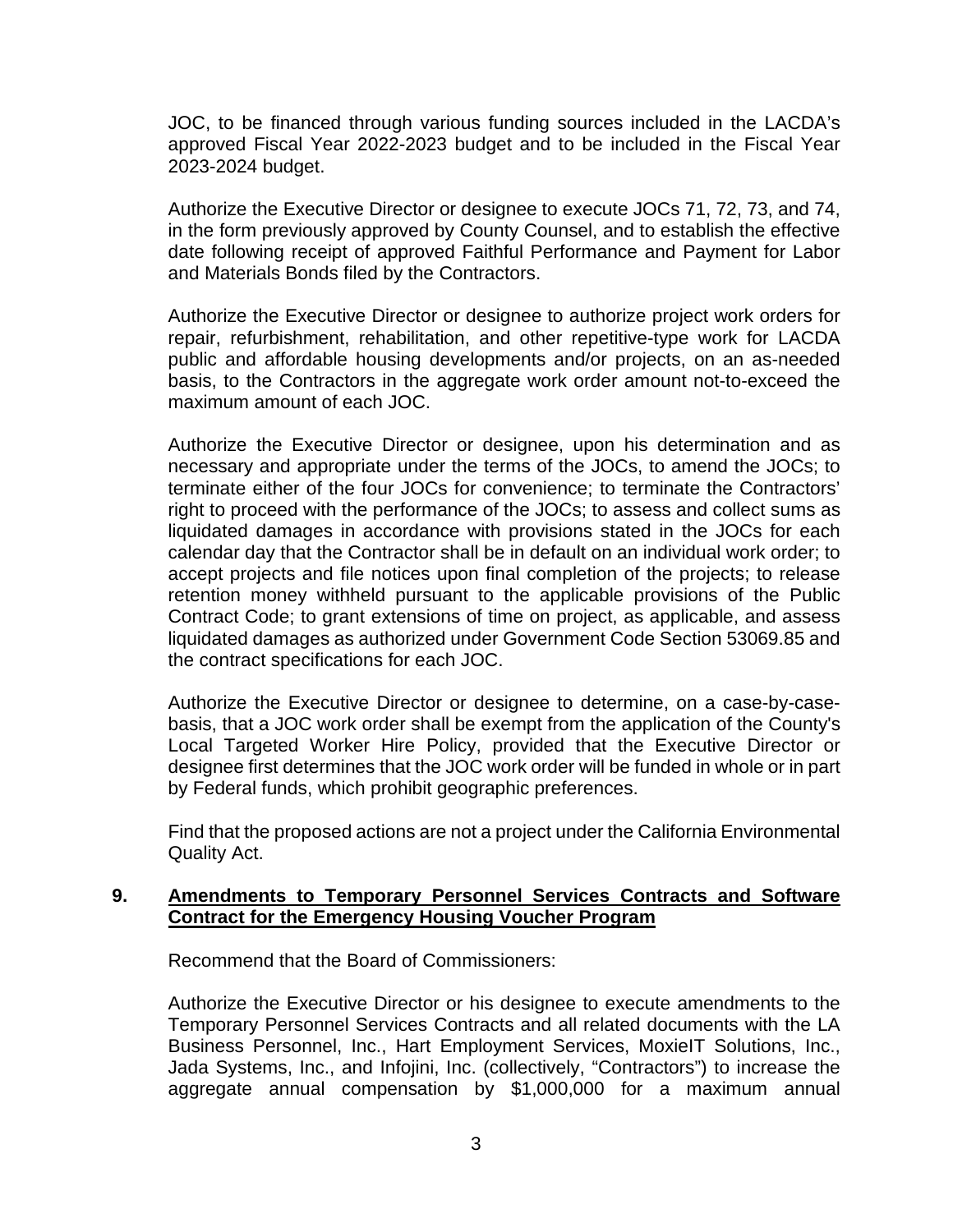compensation of up to \$3,000,000 to be shared by the Contractors, using program funds included in the LACDA's approved Fiscal Year 2022-2023 budget, to be effective following approval as to form by County Counsel and execution by all parties.

Authorize the Executive Director or his designee to execute amendments to the Temporary Personnel Services Contracts, to extend the term for a maximum of four additional years, in one-year increments, with the same aggregate annual compensation not to exceed \$3,000,000, contingent upon satisfactory performance and continued funding, using program funds to be included in the LACDA's annual budget approval process, to be effective following approval as to form by County Counsel and execution by all parties.

Authorize the Executive Director or his designee, upon his determination and as necessary and appropriate under terms of the contracts, to amend the contracts to add or delete services, modify the scope of work, and increase the annual compensation by up to 10% as needed for additional services, and if necessary, to terminate for convenience.

Authorize the Executive Director or his designee to amend the existing contract with Compulink Management Center, Inc. dba Laserfiche to increase the maximum contract amount by \$130,575.50 for a new maximum contract amount of \$581,365.95, using program funds included in LACDA's approved Fiscal Year 2022-2023 budget and future budgets as needed.

Find that approval of the recommended contracts and contract amendments is not subject to the California Environmental Quality Act because it is not defined as a project under CEQA and does not have the potential for causing a significant effect on the environment.

## **10. Commissioner Comments or Suggestions for Future Agenda Items**

Access to the agenda and supporting documents are available on the LACDA website. Agendas in Braille are available upon request. American Sign Language (ASL) interpreters, or reasonable modifications to Housing Advisory Committee meeting policies and/or procedures, to assist members of the disabled community who would like to request a disability-related accommodation in addressing the Commission, are available if requested at least four business days prior to the meeting. Later requests will be accommodated to the extent possible. Please contact the Executive Office of the LACDA by phone at (626) 586-1855 from 8:00 a.m. to 6:00 p.m., Monday through Thursday, or by e-mail at nick.teske@lacda.org.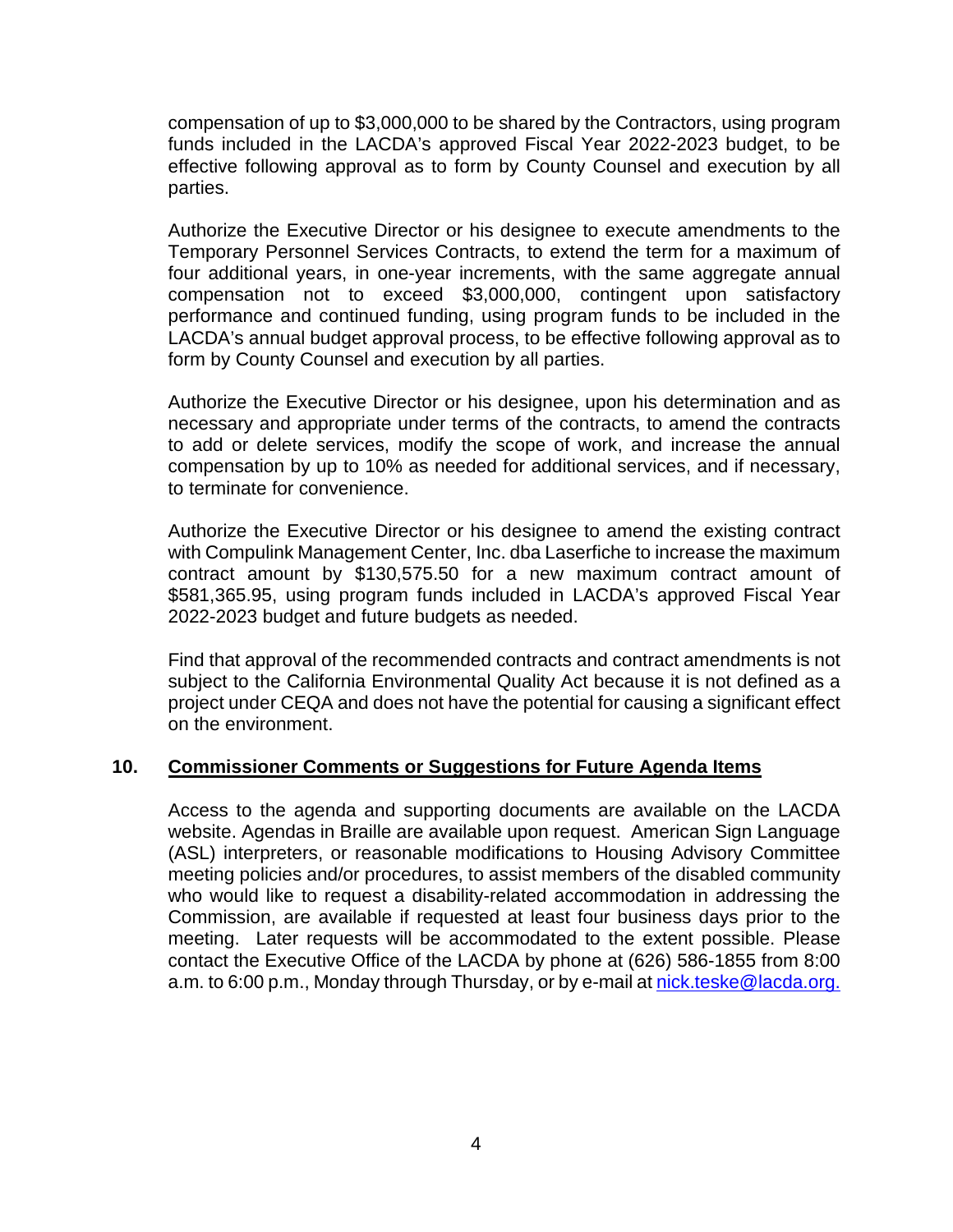## **MINUTES FOR THE REGULAR MEETING OF THE LOS ANGELES COUNTY DEVELOPMENT AUTHORITY HOUSING ADVISORY COMMITTEE**

## **Wednesday, April 20, 2022**

The meeting was convened via teleconference.

Digest of the meeting. The Minutes are being reported seriatim.

The meeting was called to order by Commissioner Knight at 12:01 p.m.

| <b>Roll Call</b>       | <b>Present</b> | <b>Absent</b> |
|------------------------|----------------|---------------|
| Zella Knight           |                |               |
| Pamela Williams        | Χ              |               |
| James Brooks           | X              |               |
| Mary Canoy             | X              |               |
| <b>Renee Contreras</b> | X              |               |
| Kelli Lloyd            | X              |               |
| <b>Connor Lock</b>     | X              |               |
| Elda Mendez-Lemus      | X              |               |
| <b>Ruthie Myers</b>    | Χ              |               |
| <b>Takao Suzuki</b>    | Χ              |               |
| <b>Anna Swett</b>      | Χ              |               |
|                        |                |               |

## **Agenda Item No. 3 – Reading and Approval of the Minutes of the Previous Meeting**

On motion by Commissioner Myers, seconded by Commissioner Lock, the minutes of the Regular Meeting of March 16, 2022 were approved as presented.

## **Agenda Item No. 4 – Report of the Executive Director**

Chief of Programs Tracie Mann reported on recent shootings at Carmelitos on April 15, 2022 and at South Scattered Sites on April 16, 2022. The Housing Operations team has been engaged with residents, site staff and neighbors at the affected sites as well as the victims' families to offer resources.

Tracie reported that the Board of Supervisors recently proclaimed April 2022 as "Fair Housing Month" in the County of Los Angeles to recognize the value and importance of the rights guaranteed under Title VIII of the Civil Rights Act of 1968 and its amendments and commit to the furtherance of the Act's goals and ideals throughout the year. This is also a reminder as to why we are all here to work together to ensure housing access to those in most need. In this vein, Secretary Fudge has instructed U.S. Department of Housing and Urban Development (HUD) staff to review programs and policies that pose barriers to housing for persons with criminal histories or their families.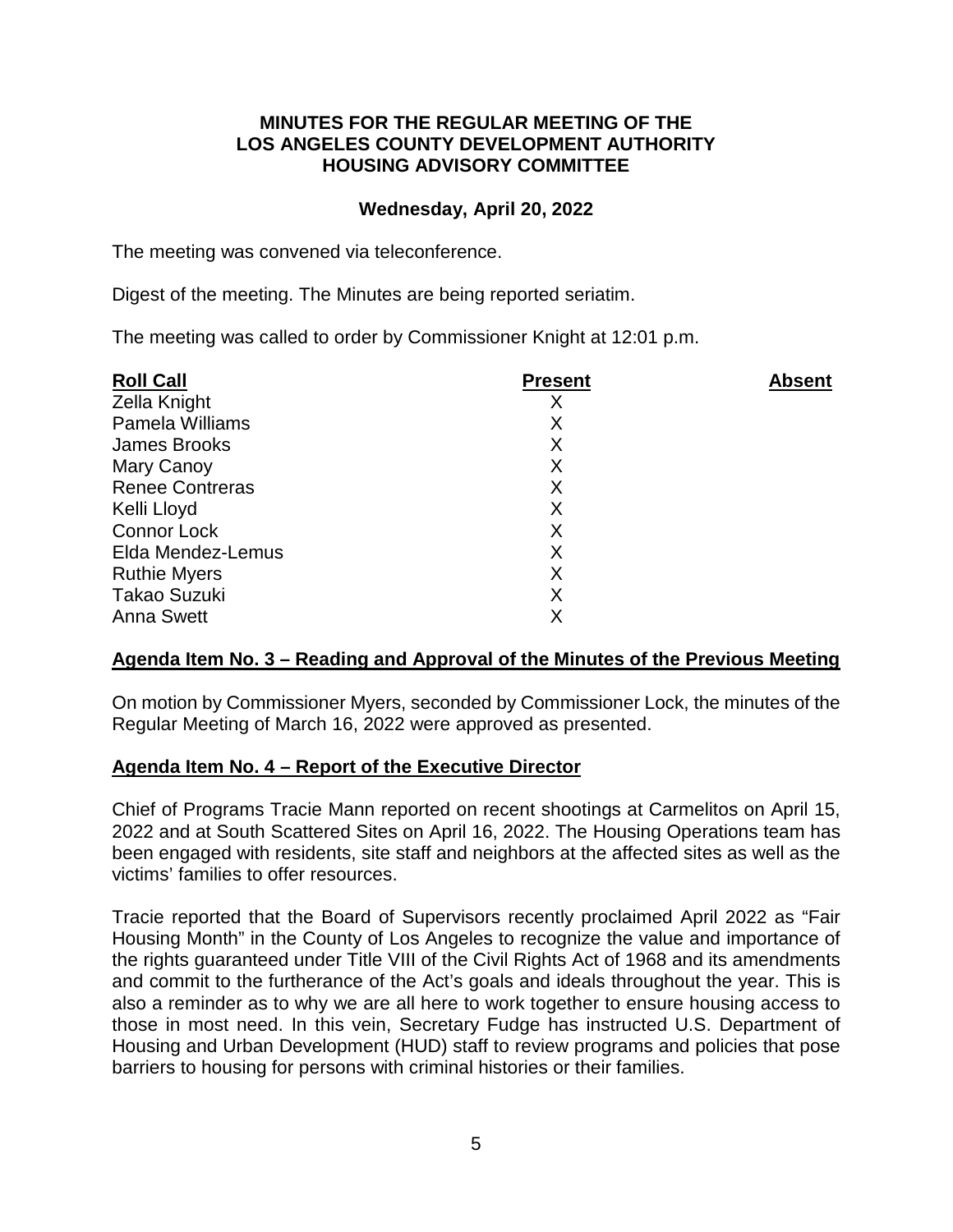Tracie reported on Assembly Bill 2434, which aims to establish the creation of the Homelessness Action Authority (HAA), a Joint Powers Authority, to fund housing to assist the homeless population and persons and families of low, very low, and extremely low incomes in the County of Los Angeles. The HAA would be authorized as a Housing Authority and upon creation, would be authorized to receive State and Federal funding designated for combating homelessness in the County of Los Angeles. In its present form, the bill does not outline the funding mechanisms, allocation methods, means and methods of County service provision oversight, means and methods of bond and tax credit allocation, or a timeline. It is unclear how HAA would interact with the LACDA or other jurisdictions in the County. The LACDA is collecting input from other stakeholder and professional organizations to finalize an assessment of the bill and provide feedback to the CEO.

Tracie reported that on March 28, 2022, the White House released President Biden's \$5.8 trillion proposed budget for Federal spending in Federal Fiscal Year (FFY) 2023. The President's budget proposes increases in Community Development Block Grant (CDBG), Section 8, Family Self-Sufficiency, Continuum of Care (CoC), and the Jobs Plus Initiative; however, proposed decreases to Public Housing Operating Fund and level funding for the Public Housing Capital Fund. The budget proposes \$32.1 billion for the Housing Choice Voucher program, accommodating 200,000 new vouchers – the largest one-year increase in vouchers since the programs was authorized in 1974.

Tracie reported that during the first week of April 2022, virtual meetings were held with members of the Los Angeles County Congressional Delegation, HUD, and County staff in Washington D.C., as part of the LACDA's annual advocacy efforts. In particular, the LACDA is focusing on specific regulatory, statutory, and appropriations requests, including an increase of the PBV cap, reframing of how the CoC program is funded, flexibilities afforded through the CARES Act, preservation of Public Housing Capital Funds, CDBG, HOME, and Section 8 operating and administrative funding.

Tracie reported that the Blue-Ribbon Commission on Homelessness released its Governance Report on March 30, 2022. The Board of Supervisors established the Blue-Ribbon Commission on Homelessness on July 27, 2021 to address the increasing homelessness crisis and related systemic issues, with a goal of studying the Los Angeles Homeless Services Authority's (LAHSA) governance structure, as well as identifying and analyzing challenges inherent in the existing homelessness system.

Tracie reported that the Housing Assistance Division continues to work diligently on the Emergency Housing Voucher program. As of this meeting, there are 1,500 voucher holders in search of housing, an additional 163 who successfully located housing and 318 are leased-up (16.2%). The Housing Assistance Division is currently processing over 2,600 applications. We received nearly 5,000 applications from LAHSA.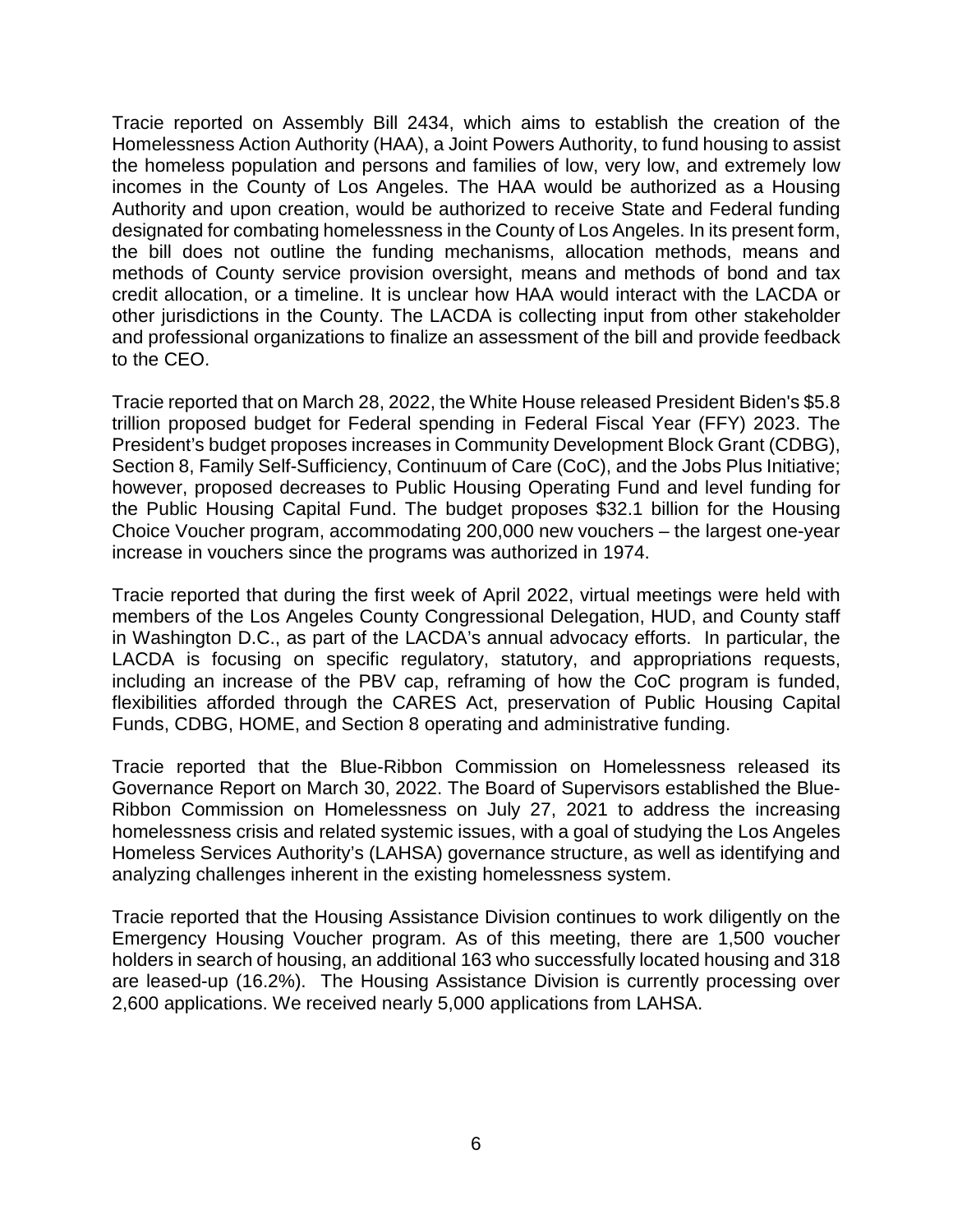## **Agenda Item No. 5 - Presentations**

Blue Ribbon Commission on Homelessness Action Plan for 2022-2023 Fiscal Year 2022-2023 Budget

#### **Agenda Item No. 6 - Public Comments**

Mary Martin

#### **Agenda Item No. 7 – Fiscal Year 2022-2023 Budget of the Los Angeles County Development Authority**

On motion by Commissioner Swett, seconded by Commissioner Williams, the following was approved:

Recommend that the Board of Commissioners:

Adopt and instruct the Chair to sign a Resolution approving the \$982,361,800 Fiscal Year (FY) 2022-2023 Budget.

Instruct the Executive Director, or his designee, to implement the LACDA's FY 2022-2023 Budget and take all related actions for this purpose, including execution of all required documents.

Find that the approval of the LACDA's FY 2022-2023 Budget is not subject to the California Environmental Quality Act (CEQA) because the activities are not defined as a project under CEQA.

Authorize the Executive Director, or his designee, to execute Funding Agreements or amendments to existing Funding Agreements with the County of Los Angeles (County) and all required documents necessary to accept \$102,000 in Centro Estrella Rent funds, \$700,000 in South Whittier Resource Center funds, \$475,000 for the Cooperative Extension Program, \$1,007,000 for the Community Policing Program, \$425,000 for South County Family Sites, \$11,105,000 for Measure H: Homeless Initiative Strategy B4, and \$216,000 for the Homeless Coordinator and ancillary services.

Authorize the Executive Director, or his designee, to execute a Memorandum of Understanding (MOU), and any necessary amendments to the MOU, with the County and all required documents necessary to accept \$566,318 for the Juvenile Justice Crime Prevention Act.

Adopt and instruct the Chair to sign the PHA Board Resolution approving the operating budget and certifying submission of the LACDA's FY 2022-2023 Budget to the United States Department of Housing and Urban Development.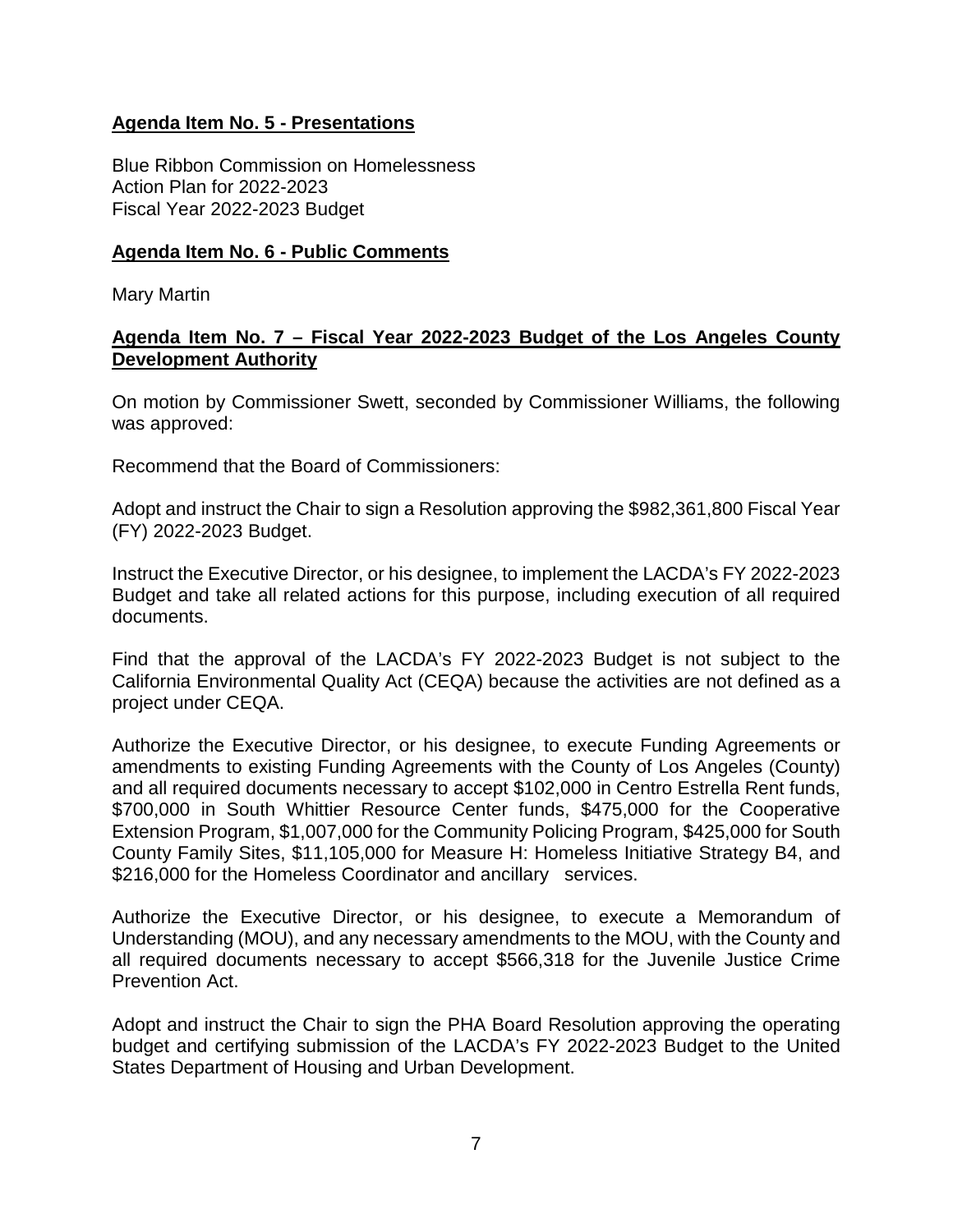## Agenda Item No. 8 - Amendment to Increase Annual Compensation to Building **Materials and Supplies Contract**

On motion by Commissioner Brooks, seconded by Commissioner Canoy, the following was approved:

Recommend that the Board of Commissioners:

Find that approval of an amendment to the existing contract with HD Supply Maintenance, Ltd. (HD Supply) for building materials and operating supplies is not subject to the provisions of the California Environmental Quality Act (CEQA), as described herein, because the activities are not defined as a project under CEQA.

Authorize the Executive Director or designee to execute an amendment to the contract with HD Supply to increase the annual compensation to \$1,335,000, using program funds included in the LACDA's approved Fiscal Year 2021-2022 budget, following approval as to form by County Counsel.

## Agenda Item No. 9 - Commissioner Comments or Suggestions for Future Agenda **Items**

Commissioner Lock requested additional information about public transit connections, accessibility, and bicycling options around housing sites.

The meeting was adjourned at 1:40 p.m.

Respectfully submitted,

**EMILIO SALAS Executive Director** Secretary-Treasurer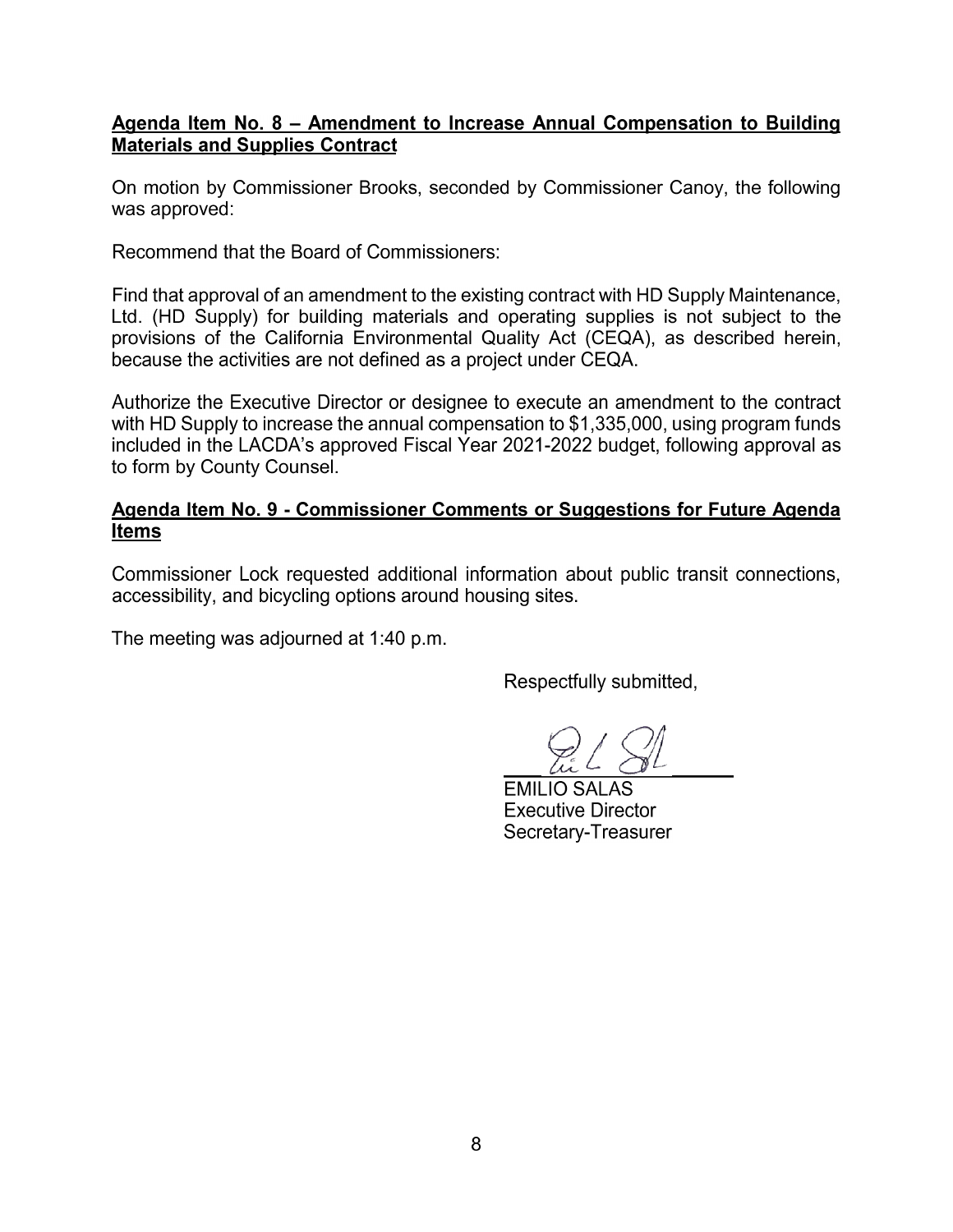

June 15, 2022

TO: Housing Advisory Committee

FROM: Medina D. Johnson Jennings, Acting Director Housing Assistance Division

Janings

#### **RE: FSS PROGRAM UPDATE – MAY 2022**

The Family Self-Sufficiency (FSS) Program is a HUD initiative intended to assist Housing Choice Voucher and Public Housing participants achieve economic independence and self-sufficiency.

|                          |                | AUIIVIILO                                                           |
|--------------------------|----------------|---------------------------------------------------------------------|
| <b>NUMBER</b>            | 350            | As of June 1, 2022, there were 296 Housing Choice Voucher (HCV)     |
| <b>CURRENTLY</b>         |                | and 54 Public Housing (PH) FSS participants.                        |
| <b>ENROLLED</b>          |                |                                                                     |
|                          |                |                                                                     |
|                          |                |                                                                     |
| <b>NEW ENROLLMENTS</b>   | $\overline{2}$ | (2) FSS participants enrolled for Housing Choice Voucher (HCV) and  |
|                          |                | (0) for Public Housing (PH).                                        |
|                          |                |                                                                     |
|                          |                |                                                                     |
| <b>CONTRACTS</b>         | 6              | (6) FSS contracts expired for Housing Choice Voucher (HCV) and (0)  |
| <b>EXPIRED</b>           |                | for Public Housing (PH).                                            |
|                          |                |                                                                     |
| <b>DIRECT ASSISTANCE</b> | 1054           | <b>Job Referrals</b>                                                |
| <b>REFERRALS</b>         | 669            | Work Source/Job Fairs                                               |
|                          | 521            | <b>Credit Repair</b>                                                |
|                          | 365            | <b>Financial Literacy</b>                                           |
|                          | 340            | Educational/Vocational/Job Training                                 |
|                          | 219            | Other/Utility/Legal Aid/Covid-19/Child Care Services                |
|                          | 27             | Home Ownership Counseling                                           |
|                          |                |                                                                     |
|                          | 1              | <b>Computer Training</b>                                            |
|                          | 0              | <b>Youth Services</b>                                               |
|                          | $\Omega$       | LACDA Home Ownership Program                                        |
|                          | 0              | <b>Small Business</b>                                               |
|                          | $\Omega$       | Scholarship                                                         |
|                          |                |                                                                     |
| <b>OUTREACH &amp;</b>    | 0              |                                                                     |
| <b>COMMUNITY EVENT</b>   |                |                                                                     |
|                          |                |                                                                     |
| <b>GRADUATIONS</b>       | 10             | (6) Request for Graduation for Housing Choice Voucher (HCV) and (4) |
|                          |                | for Public Housing (PH).                                            |
|                          |                |                                                                     |

**ACTIVITIES**

If you have any questions, please feel free to contact me at (626) 586-1670.

Attachment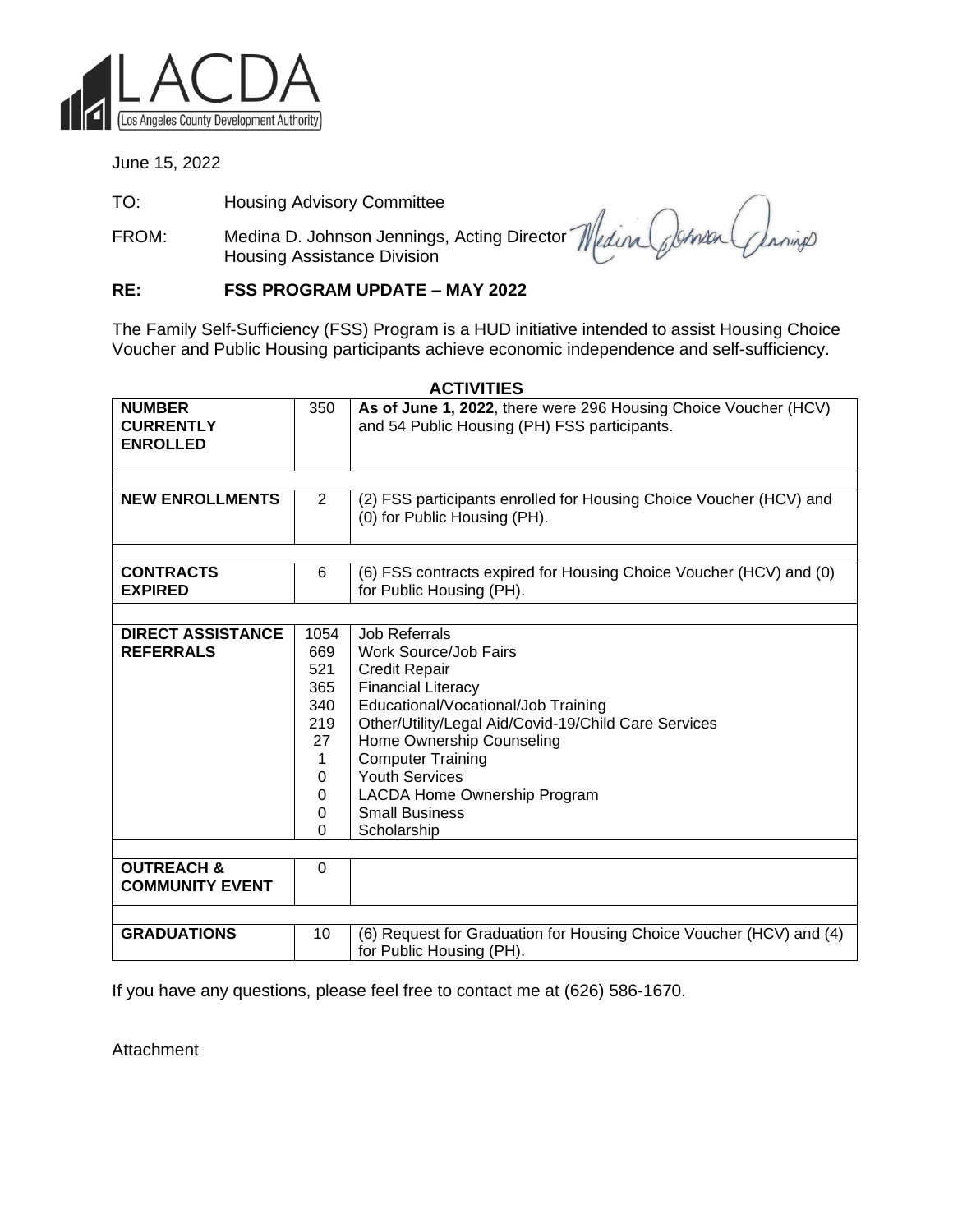

June 15, 2022

Housing Advisory Committee Los Angeles County Development Authority 700 West Main Street Alhambra, California 91801

Dear Commissioners:

## **AWARD A CONTRACT FOR BUILDING MATERIALS AND SUPPLIES (ALL DISTRICTS)**

#### **SUBJECT**

This letter recommends approval of a contract with W.W. Grainger, Inc., to provide building materials and supplies to the various public and affordable housing developments and administrative sites managed by the Los Angeles County Development Authority (LACDA).

## **IT IS RECOMMENDED THAT THE COMMITTEE:**

- 1. Recommend that the Board of Commissioners authorize the Executive Director or designee to execute a one-year Contract with W.W. Grainger, Inc., using up to \$1,200,000 in program funds included in the LACDA's approved Fiscal Year 2022-2023 budget, to be effective following approval as to form by County Counsel and execution by all parties.
- 2. Recommend that the Board of Commissioners authorize the Executive Director or designee to execute amendments to the Contract, following approval as to form by County Counsel, to extend the term for a maximum of two additional years, in one-year increments, with an annual compensation of \$1,200,000 using funds to be included in the LACDA's annual budget approval process.
- 3. Recommend that the Board of Commissioners authorize the Executive Director or designee to amend the Contract to modify the Statement of



**Administrative Office** 700 West Main Street, Alhambra, CA 91801 Tel: (626) 262-4511 TDD: (626) 943-3898



Executive Director: Emilio Salas Commissioners: Hilda L. Solis, Holly J. Mitchell, Sheila Kuehl, Janice Hahn, Kathryn Barger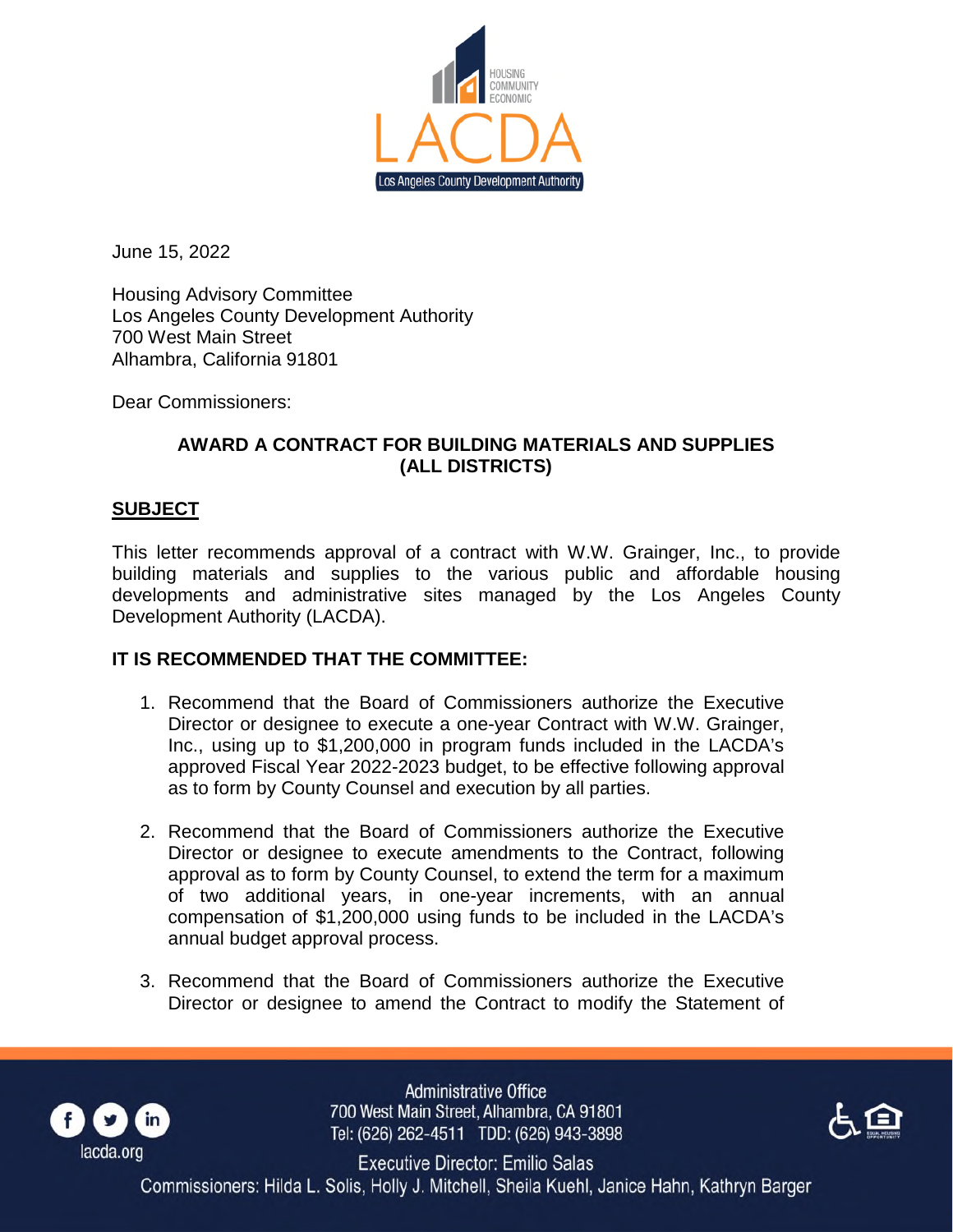> Work, add services, and increase the annual compensation by up to 10% of the Contract total as needed for unforeseen costs.

- 4. Recommend that the Board of Commissioners authorize the Executive Director or designee, upon his determination and as necessary and appropriate under the terms of the Contract, to terminate the Contract.
- 5. Recommend that the Board of Commissioners find that approval of a Contract to provide building materials and supplies is exempt from the California Environmental Quality Act (CEQA), as described herein, for the reasons stated in this Board letter and the record of the project.

#### **PURPOSE/JUSTIFICATION OF RECOMMENDED ACTION**

The purpose of this action is to approve a Contract for building materials and supplies for various public and affordable housing developments and administrative sites managed by the LACDA. This service will provide the LACDA access to a wide variety of materials to adequately address maintenance needs and to maintain safe and effective operations of the sites.

#### **FISCAL IMPACT/FINANCING**

There is no impact on the County General Fund.

The cost for the first year of service will be up to \$1,200,000 using funds included in the LACDA's approved Fiscal Year 2022-2023 budget.

If extended, the cost of the second through the third year of the Contract will remain at the same annual amount of up to \$1,200,000, using program funds included in the LACDA's annual budget approval process.

A 10% contingency, in the amount of \$120,000 per year, is also being set for any additional needed building materials and supplies. If the Contract is fully extended, the total Contract and contingency amount for all three years will be \$3,960,000.

## **FACTS AND PROVISIONS/LEGAL REQUIREMENTS**

This Contract will primarily be federally funded and is not subject to the requirements of the Greater Avenues for Independence (GAIN) Program or the Greater Relief Opportunity for Work (GROW) Program implemented by the County of Los Angeles. Instead, W.W. Grainger, Inc. will comply with Section 3 of the Housing and Community Development Act of 1968, as amended, which requires that employment and other economic opportunities generated by certain U.S. Department of Housing and Urban Development (HUD) assistance be directed to low and very low-income persons, particularly to persons who are recipients of HUD housing assistance.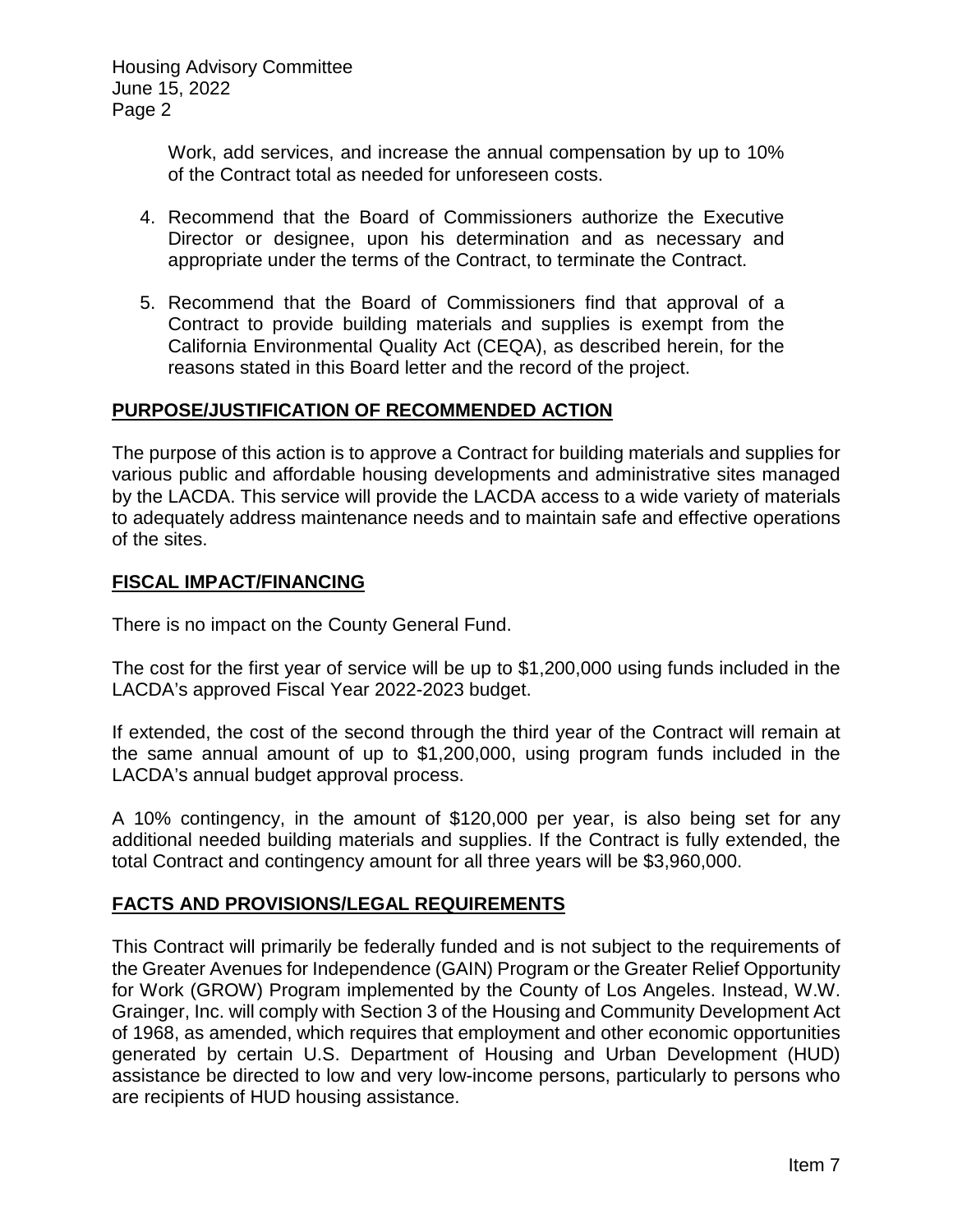This Contract will not result in any additional hires; however, in support of the agency's efforts to employ public housing residents, W.W. Grainger, Inc. has committed to provide job postings for employment opportunities available at W.W. Grainger, Inc. This effort will enhance the LACDA's efforts to share employment opportunities with recipients of our services.

## **ENVIRONMENTAL DOCUMENTATION**

The proposed action is exempt from the provisions of the National Environmental Policy Act pursuant to 24 Code of Federal Regulations, Part 58, Section 58.35 (b)(3) because it involves maintenance activities that will not have a physical impact on, or result in any physical changes to the environment. The action is exempt from the provisions of CEQA pursuant to State CEQA Guideline 15301 because it involves activities that do not have the potential for causing a significant effect on the environment.

# **CONTRACTING PROCESS**

On January 31, 2018, the Regents of the University of California (UC), a California public corporation, in conjunction with the National Intergovernmental Purchasing Alliance Company (National IPA) an OMNIA Partners, Public Sector member, conducted a Request for Proposals Solicitation, RFP-MRO-UCSystemWide-Jan312018. On May 18, 2018 the UC awarded a Contract to W.W. Grainger, Inc., with options to extend the term of performance. The LACDA intends to utilize the procurement conducted by the UC for building materials and supplies, which is made available to public agencies nationwide through OMNIA Partners.

HUD, under 2 Code of Federal Regulations 200.318 (e), states that to foster greater economy and efficiency, the LACDA is encouraged to enter into State and local intergovernmental agreements for procurement or use of common goods and services. The procurement process conducted by the UC has been reviewed and has been determined to comply with the LACDA's Procurement and Contracting Policy and Procedures.

## **IMPACT ON CURRENT PROJECT SERVICES**

Approval of the proposed Contract will provide the LACDA a purchasing avenue for building materials and supplies necessary to maintain LACDA properties. These materials will facilitate maintenance operations throughout properties to maintain a safe and sanitary condition for residents and staff.

Respectfully submitted,

**EMILIO SALAS Executive Director**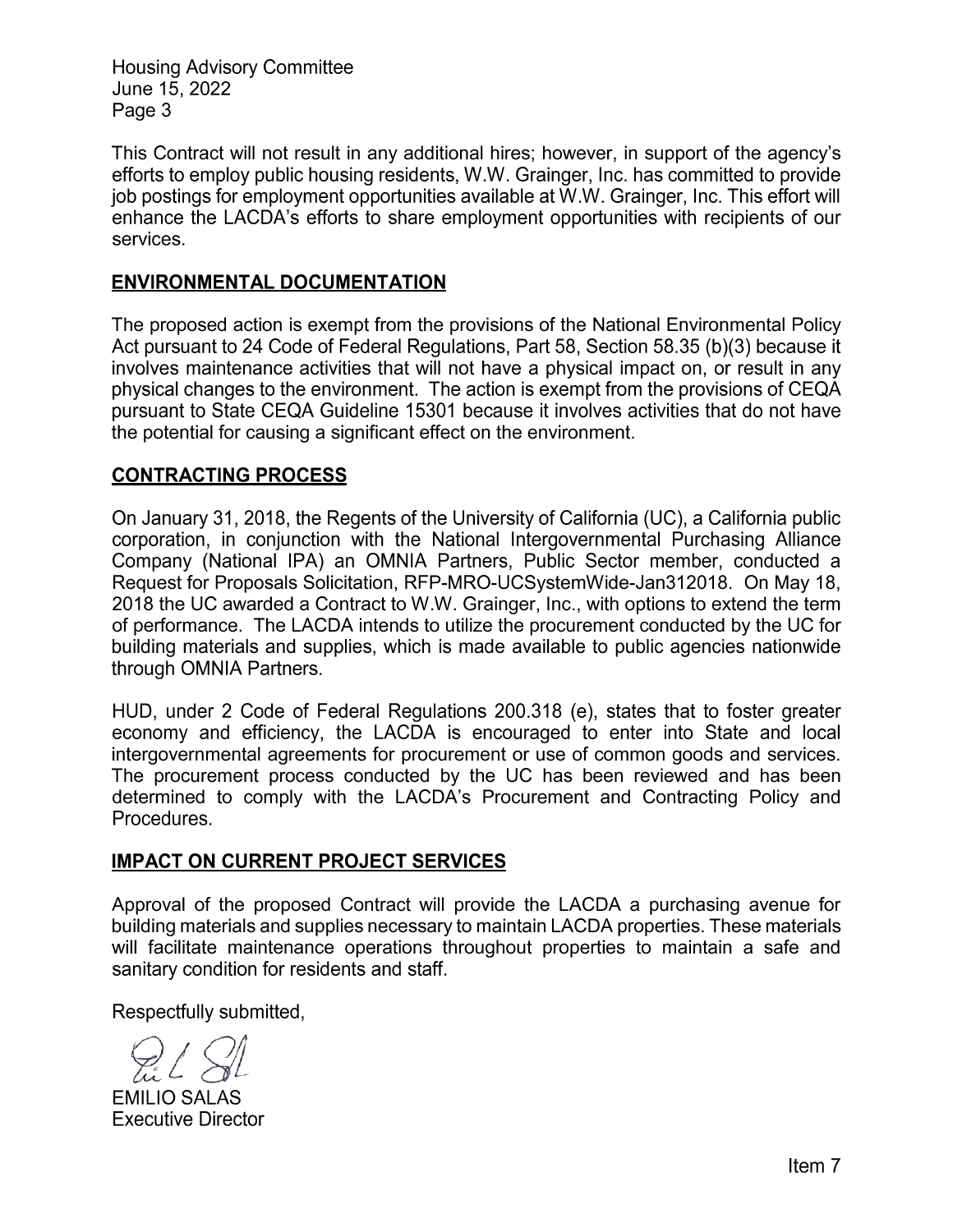

June 15, 2022

Housing Advisory Committee Los Angeles County Development Authority 700 West Main Street Alhambra, California 91801

Dear Commissioners:

## **AWARD FOUR JOB ORDER CONTRACTS (ALL DISTRICTS)**

## **SUBJECT**

This letter recommends the award of four (4) separate Job Order Contracts (JOCs); JOC 71 to PUB Construction, Inc.; and JOCs 72, 73, and 74 to Harry H. Joh Construction, Inc., (collectively, Contractors) the lowest responsive and responsible bidders in each of the individual solicitations. These JOCs will be used exclusively to provide repair, refurbishment, remodeling and other repetitive-type work for the Los Angeles County Development Authority (LACDA) public and affordable housing developments. This letter further requests authority for the Executive Director or designee to issue work orders and perform other actions with respect to the JOCs.

## **IT IS RECOMMENDED THAT THE COMMITTEE:**

- 1. Recommend that the Board of Commissioners find that the proposed actions are not a project under the California Environmental Quality Act (CEQA) for the reasons stated in this Board letter and the record.
- 2. Recommend that the Board of Commissioners award JOC 71 to PUB Construction, Inc., the lowest responsive and responsible bidder, for an amount not to exceed \$5,185,091, to be financed through various funding sources included in the LACDA's approved Fiscal Year 2022-2023 budget and to be included in the Fiscal Year 2023-2024 budget.
- 3. Recommend that the Board of Commissioners award JOCs 72, 73, and 74 to Harry H. Joh Construction, Inc., the lowest responsive and responsible



**Administrative Office** 700 West Main Street, Alhambra, CA 91801 Tel: (626) 262-4511 TDD: (626) 943-3898



Executive Director: Emilio Salas Commissioners: Hilda L. Solis, Holly J. Mitchell, Sheila Kuehl, Janice Hahn, Kathryn Barger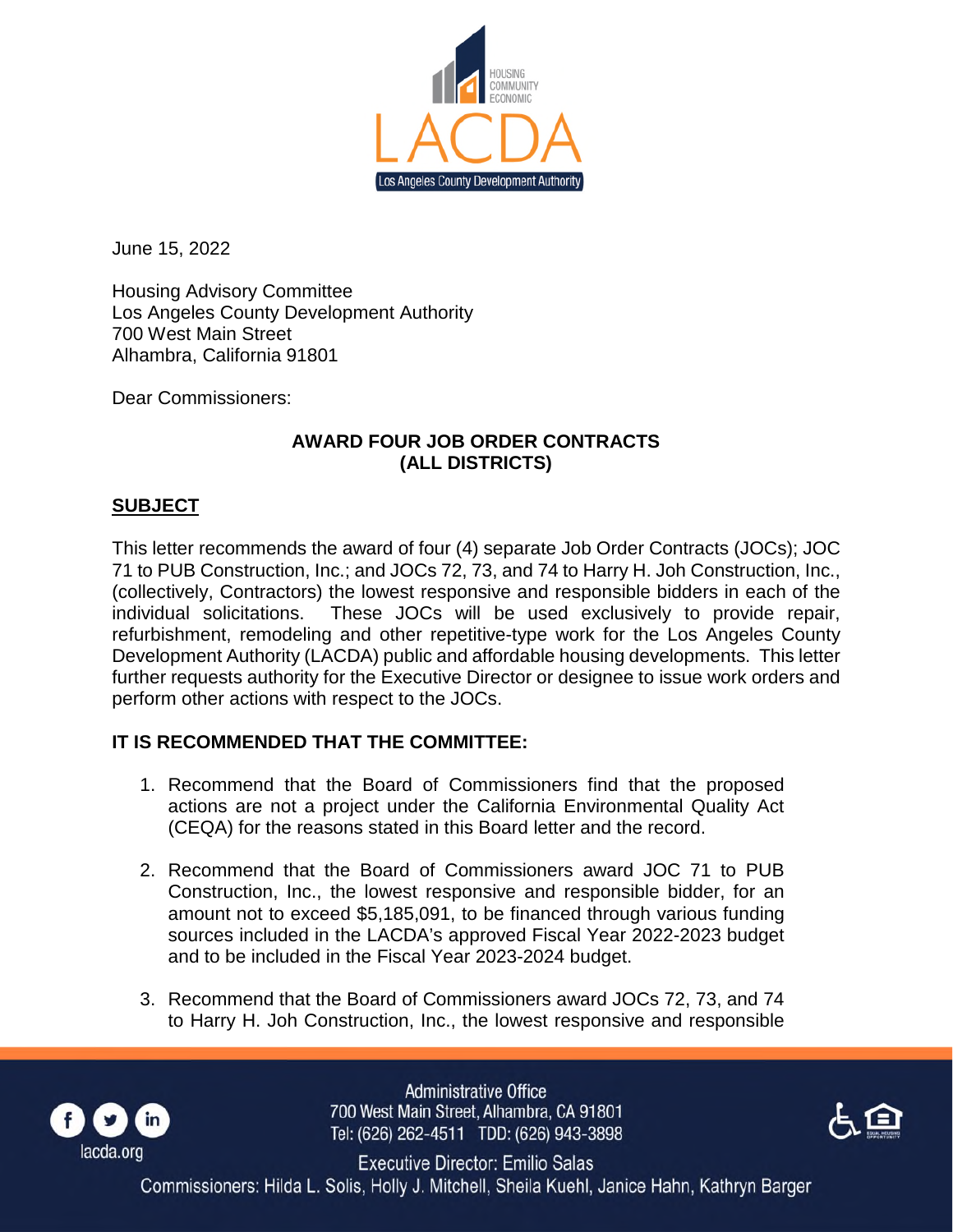> bidder, for an amount not to exceed \$5,185,091 per JOC, to be financed through various funding sources included in the LACDA's approved Fiscal Year 2022-2023 budget and to be included in the Fiscal Year 2023-2024 budget.

- 4. Recommend that the Board of Commissioners authorize the Executive Director or designee to execute JOCs 71, 72, 73, and 74, in the form previously approved by County Counsel, and to establish the effective date following receipt of approved Faithful Performance and Payment for Labor and Materials Bonds filed by the Contractors.
- 5. Recommend that the Board of Commissioners authorize the Executive Director or designee to authorize project work orders for repair, refurbishment, rehabilitation, and other repetitive-type work for LACDA public and affordable housing developments and/or projects, on an asneeded basis, to the Contractors in the aggregate work order amount notto-exceed the maximum amount of each JOC.
- 6. Recommend that the Board of Commissioners authorize the Executive Director or designee, upon his determination and as necessary and appropriate under the terms of the JOCs, to amend the JOCs; to terminate either of the four JOCs for convenience; to terminate the Contractors' right to proceed with the performance of the JOCs; to assess and collect sums as liquidated damages in accordance with provisions stated in the JOCs for each calendar day that the Contractor shall be in default on an individual work order; to accept projects and file notices upon final completion of the projects; to release retention money withheld pursuant to the applicable provisions of the Public Contract Code; to grant extensions of time on project, as applicable, and assess liquidated damages as authorized under Government Code Section 53069.85 and the contract specifications for each JOC.
- 7. Recommend that the Board of Commissioners authorize the Executive Director or designee to determine, on a case-by-case-basis, that a JOC work order shall be exempt from the application of the County's Local Targeted Worker Hire Policy, provided that the Executive Director or designee first determines that the JOC work order will be funded in whole or in part by Federal funds, which prohibit geographic preferences.

## **PURPOSE/JUSTIFICATION OF RECOMMENDED ACTION**

Approval of the recommended actions to award four JOCs to the lowest responsive and responsible bidder for each JOC and authorize the Executive Director or designee to issue work orders and take other action with respect to the JOCs.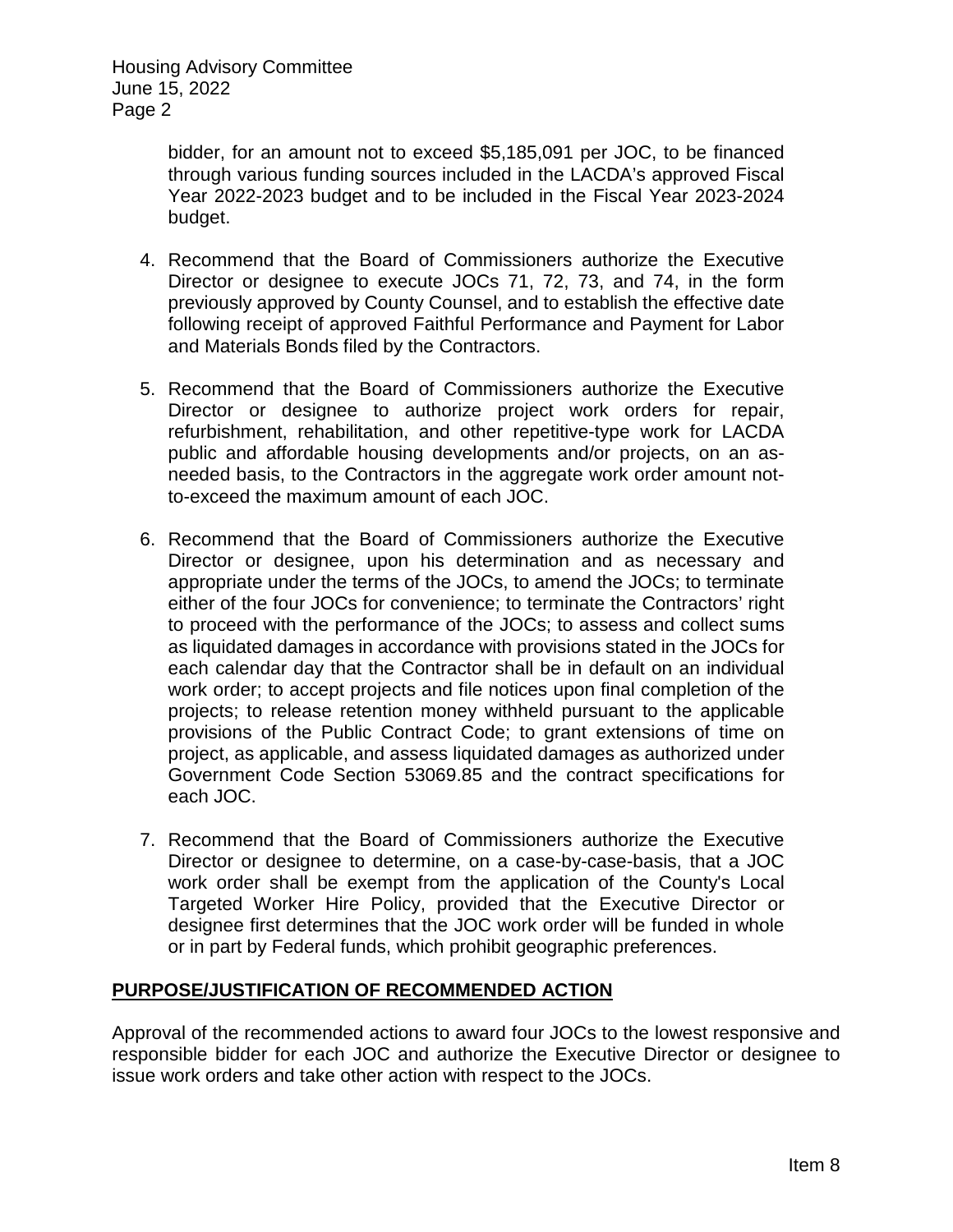The JOC program is a flexible, cost-effective, unit price, and indefinite quantity contracting method used to effectively and efficiently accomplish repair, refurbishment, remodeling, and other repetitive-type work for LACDA public and affordable housing development projects without extensive plans and specifications. This process reduces administrative costs and lowers direct construction costs while meeting all Federal, State, and County procurement requirements.

JOC programs have been successfully implemented by the LACDA, the County's Internal Services Department, Department of Public Works and other local, State and Federal agencies.

The proposed JOCs will each have a one-year term, and will be used for repair, remodeling, and refurbishment, and other repetitive work, but will not be used for new construction.

## **FISCAL IMPACT/FINANCING**

There is no impact on the County general fund. The JOCs will be funded with various program funds included in the LACDA's approved Fiscal Year 2022-2023 budget and to be included in the Fiscal Year 2023-2024 budget.

The LACDA will incur JOC expenditures to the extent that project funds are available. Total expenditures will not exceed \$5,185,091 for each JOC.

## **FACTS AND PROVISIONS/LEGAL REQUIREMENTS**

On December 31, 2018, the Board awarded a contract to the Gordian Group for consulting services to assist the LACDA with the development, implementation, and support of the JOC program. The Gordian Group prepared the JOC Construction Task Catalog, which includes the labor, equipment, material costs, and specifications necessary for work under a JOC. The JOC Construction Task Catalog was updated in September 2021.

The Contractors will comply with the requirements of Section 3 of the Housing and Community Development Act of 1968, as amended, which requires that employment and other economic opportunities generated by certain U.S. Department of Housing and Urban Development (HUD) assistance be directed to low- and very low-income persons, particularly to persons who are recipients of HUD housing assistance.

The Executive Director, or designee, will determine on a case-by-case basis that a JOC work order is exempt from the application of the County's Local Targeted Worker Hire Policy, provided that the Executive Director or designee first determines that the JOC work order will be funded in whole or in part by Federal funds, which prohibit geographic preferences.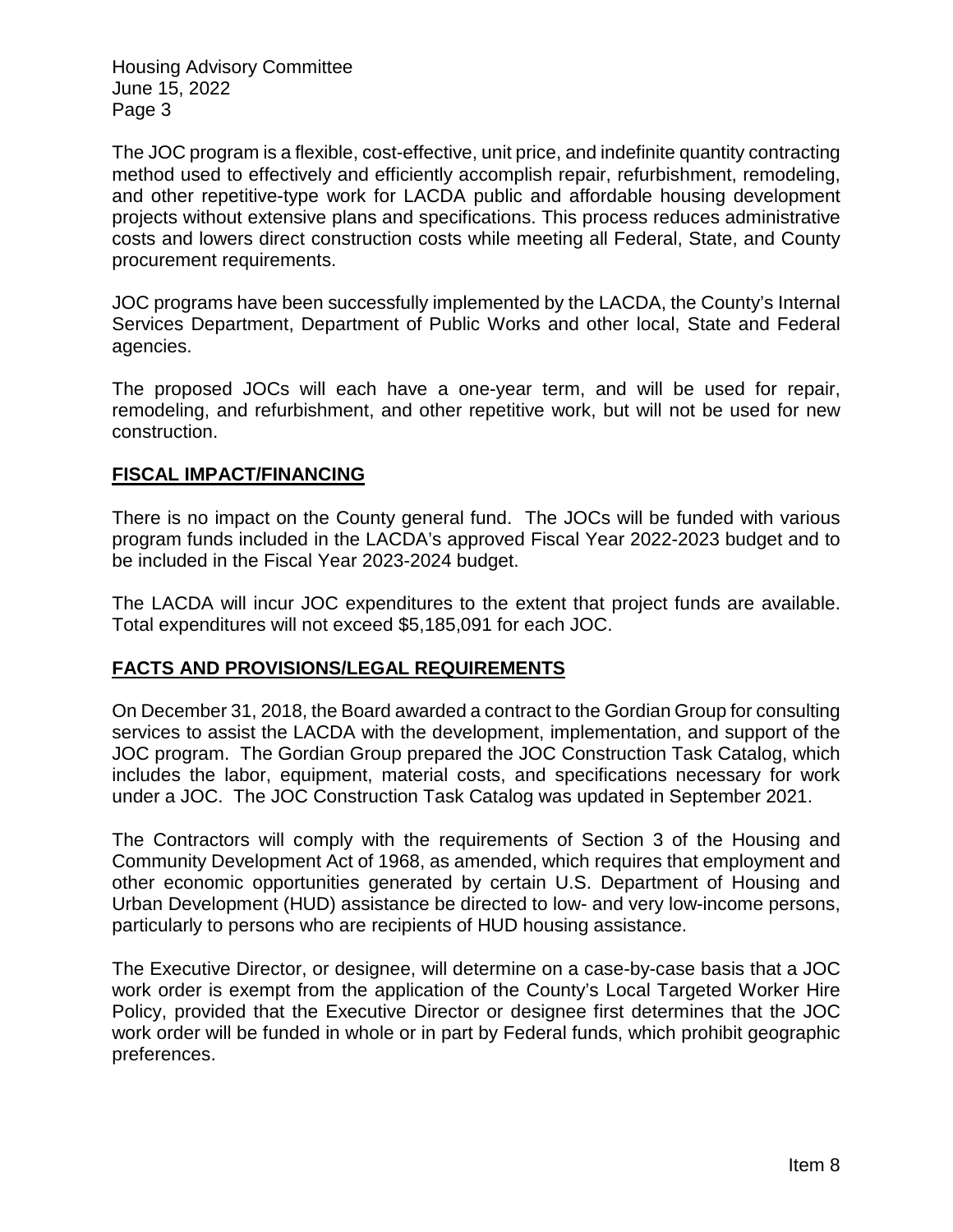The JOCs have been approved as to form by County Counsel and executed by the Contractors.

## **ENVIRONMENTAL DOCUMENTATION**

Pursuant to Title 24 of the Code of Federal Regulations, Section 58.34 (a)(3), this action is exempt from the National Environmental Policy Act (NEPA) because it involves administrative actions of government. JOC construction activities are generally categorically excluded from NEPA pursuant to 24 CFR 58.35 (a)(3)(i),(ii) and (iii). NEPA review and clearance will be completed for each JOC project prior to approval of specific work orders.

Award of the JOCs and authorization for the Executive Director, or designee, to issue work orders under the JOCs are not a project under State CEQA Guidelines because they are excluded from the definition of project under Section 15378(b) of the State CEQA Guidelines. These activities are administrative actions of government and, also involve the creation of a government funding mechanism or other government fiscal activities that do not involve any commitment to any specific project, which may result in a potentially significant impact or direct or indirect changes to the environment.

JOCs provide facilities repairs, retrofits, and refurbishment services requested by the LACDA, which are generally categorically exempt under Section 15301, Class 1 of the State CEQA Guidelines. The proposed projects are covered by the general rule that CEQA applies only to the projects that have the potential for causing a significant effect on the environment. The Board's approval of the JOCs does not include approval of work completed pursuant to specific work orders. The implementation of each work order under the JOCs shall be subject to prior determination and documentation by the LACDA that the work is categorically exempt from CEQA. In the event the work is not exempt, the Board will be requested to approve the appropriate environmental finding and any applicable documentation pursuant to CEQA prior to implementation of work orders under the JOCs.

## **CONTRACTING PROCESS**

On March 22, 2022, the LACDA publicly advertised bids for four separate and identical JOCs on an open-competitive basis, in accordance with applicable Federal and County requirements, to identify contractors to complete work as part of the JOC program. Announcements were sent to 760 contractors identified from the LACDA vendor list.

## **JOC 71 (CDC22-024)**

On April 7, 2022, three bids were received and formally opened. The lowest bid, submitted by PUB Construction, Inc. was determined to be responsive and responsible, and it is being recommended for the award.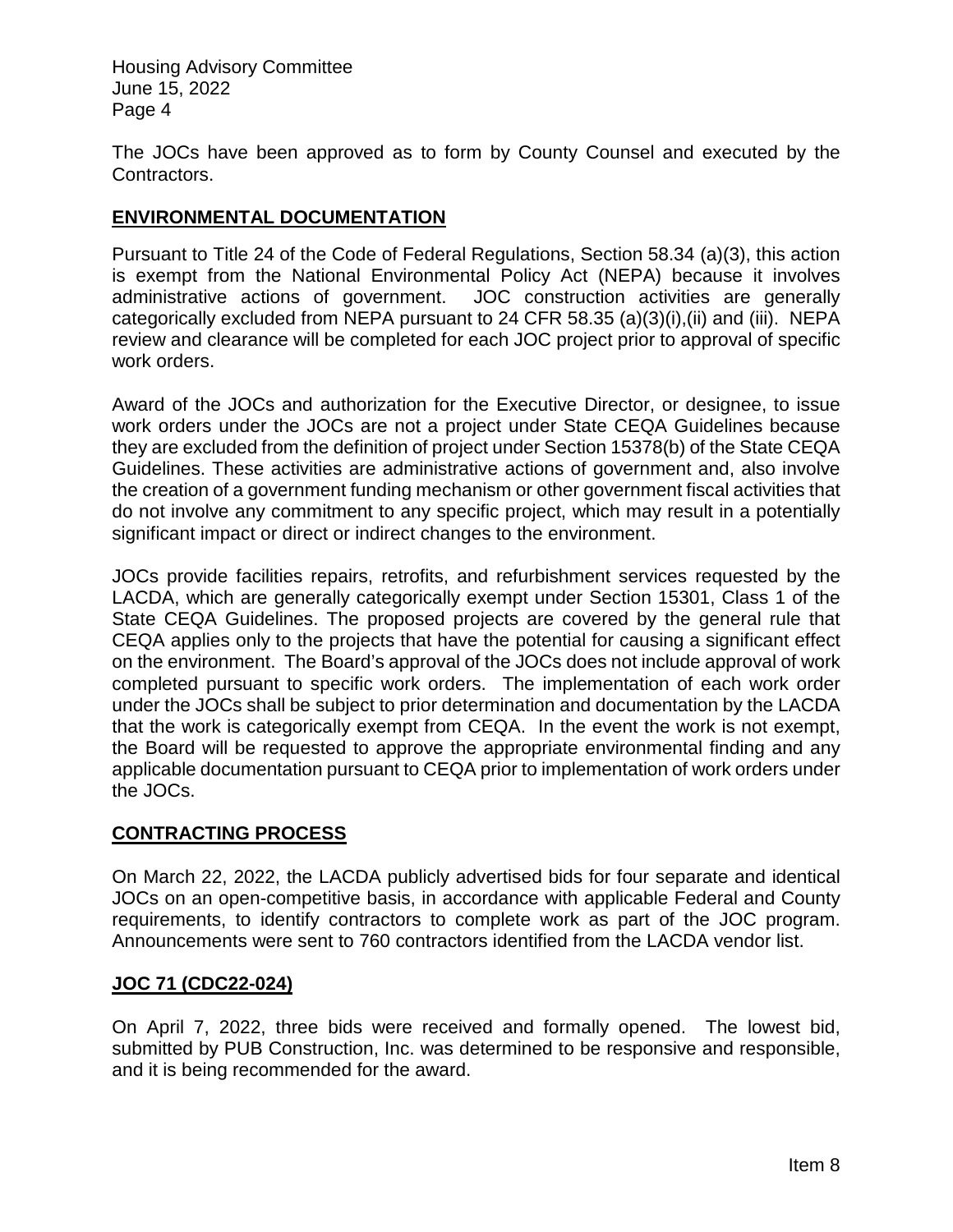#### **JOC 72 (CDC22-024)**

On April 7, 2022, three bids were received and formally opened. The lowest bid, submitted by Harry H. Joh Construction, Inc. was determined to be responsive and responsible, and it is being recommended for the award.

#### **JOC 73 (CDC22-024)**

On April 7, 2022, three bids were received and formally opened. The lowest bid, submitted by Harry H. Joh Construction, Inc. was determined to be responsive and responsible, and it is being recommended for the award.

#### **JOC 74 (CDC22-024)**

On April 7, 2022, four bids were received and formally opened. The lowest bid, submitted by Harry H. Joh Construction, Inc. was determined to be responsive and responsible, and it is being recommended for the award.

The Summary of the Outreach Activities and bid results are provided as Attachment A.

## **IMPACT ON CURRENT PROJECT**

The award of the JOCs will expedite the completion of repair, refurbishment, and other repetitive-type work for LACDA public and affordable housing developments and/or projects in a timely and cost-effective manner.

Respectfully submitted,

**EMILIO SALAS Executive Director** 

**Enclosures**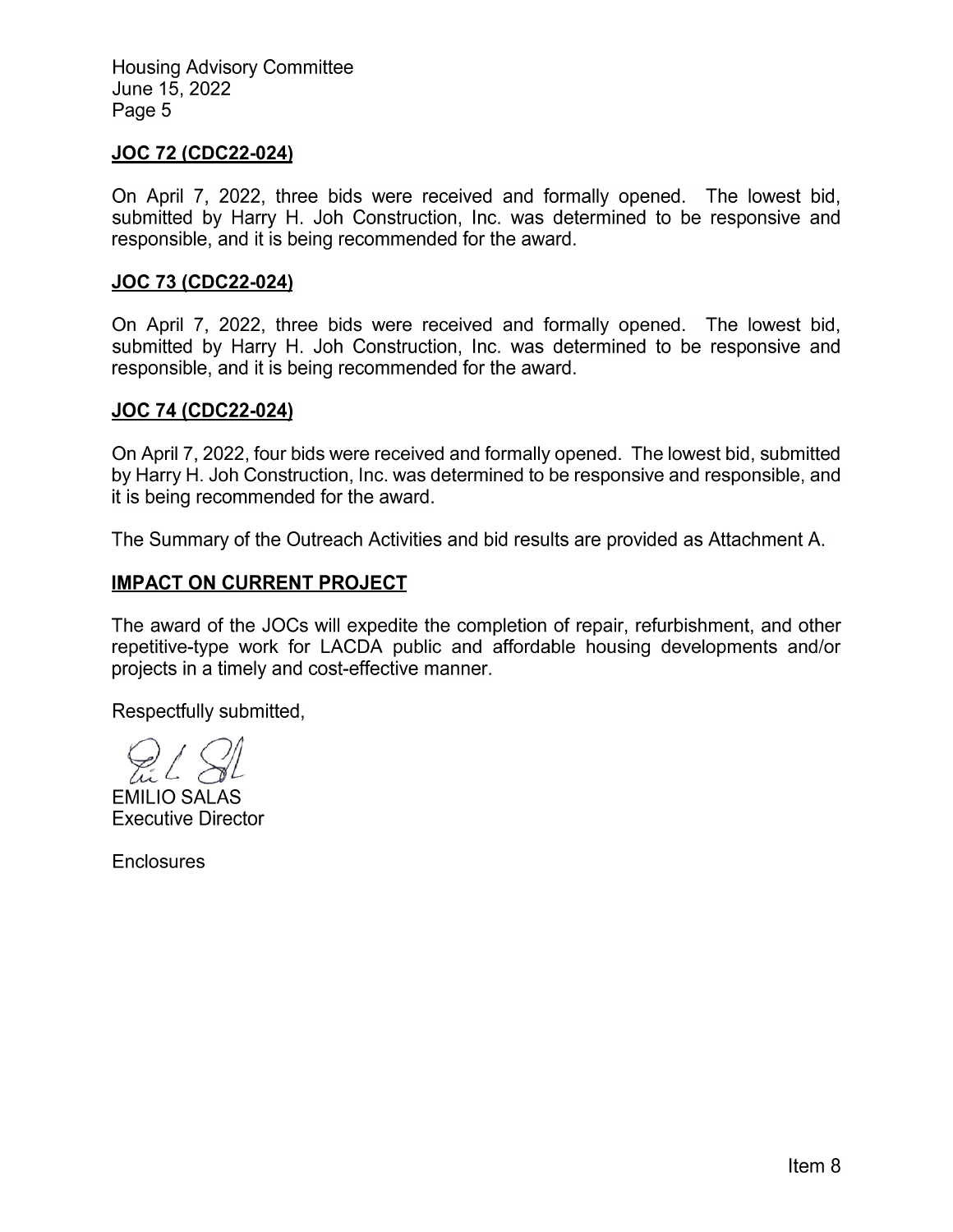## **ATTACHMENT A**

#### Summary of Outreach Activities

On March 22, 2022, the following outreach was initiated to identify contractors for four separate Job Order Contracts.

#### **A. Advertising**

An announcement was posted on the County Web Ven and LACDA websites.

#### **B. Distribution of Bid Packages:**

The LACDA's vendor list was used to email notifications to 627 Class B licensed contractors. As a result of the outreach, 23 bid packages were requested and downloaded through the LACDA's website by contractors.

#### **C. Pre-Bid Conference and Site Walk**

On March 30, 2022, a mandatory pre-bid conference was conducted, and nine firms were in attendance.

#### **D. Bid Results:**

Contractors provided Adjustment Factors that will be applied to items listed in the Construction Task Catalog (CTC) in order to determine the cost of jobs.

## **JOC 71 (LACDA22-024)**

On April 7, 2022, three bids were received and publicly opened. The bid result was as follows:

| Company                         | <b>Composite Bid</b> |
|---------------------------------|----------------------|
| PUB Construction, Inc.          | 1.2500               |
| Harry H. Joh Construction, Inc. | 1.2580               |
| Vincor Construction, Inc.       | 1.4820               |

PUB Construction, Inc.'s Adjustment Factor of 1.2500 indicates that PUB Construction, Inc. will charge the LACDA 125% of the listed price for items in the CTC.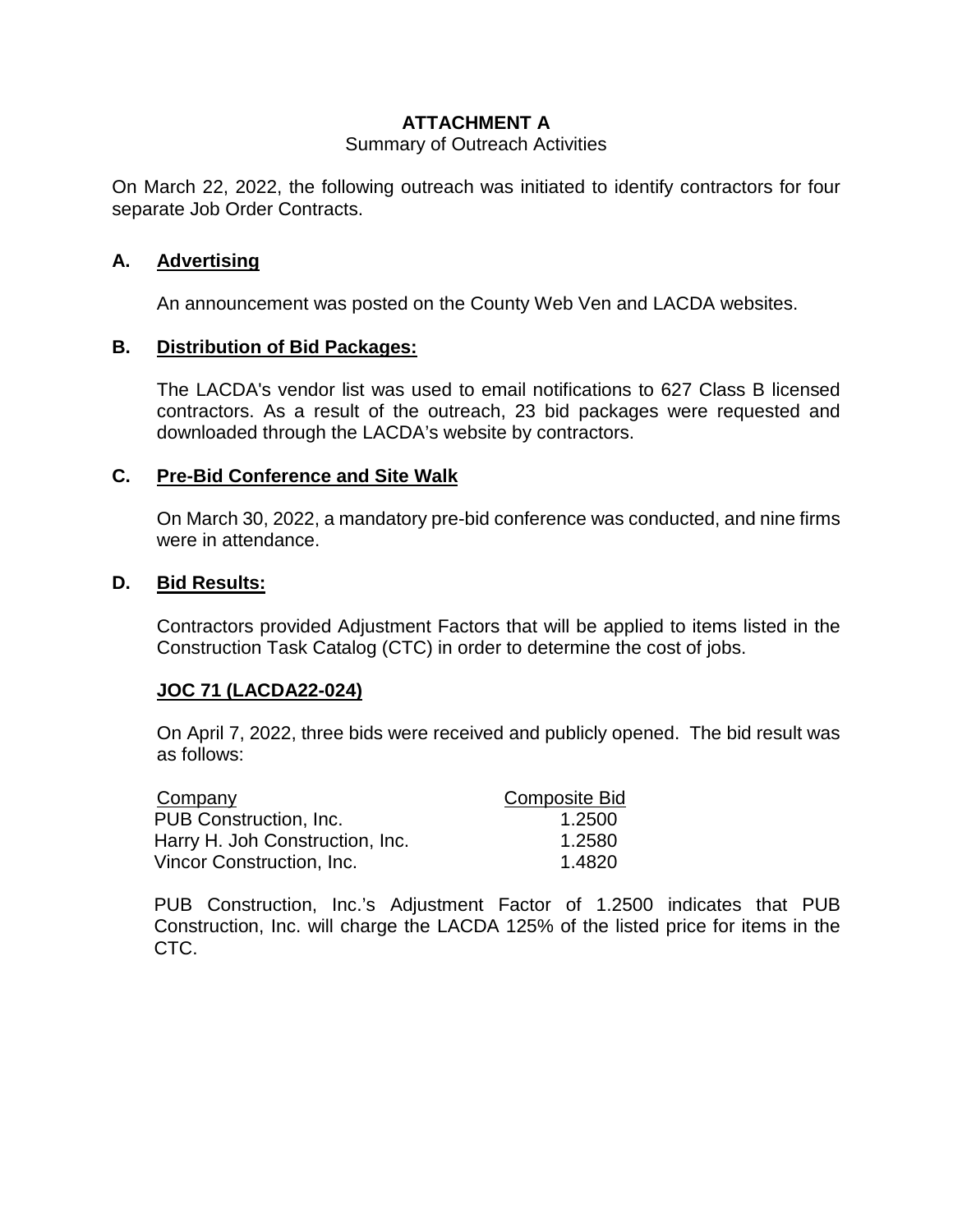## **JOC 72 (LACDA22-024)**

On April 7, 2022, three bids were received and publicly opened. The bid result was as follows:

| Company                         | <b>Composite Bid</b> |
|---------------------------------|----------------------|
| Harry H. Joh Construction, Inc. | 1.2320               |
| PUB Construction, Inc.          | 1.2500               |
| Vincor Construction, Inc.       | 1.4820               |

Harry H. Joh Construction, Inc.'s Adjustment Factor of 1.2320 indicates that Harry H. Joh Construction, Inc. will charge the LACDA 123.2% of the listed price for items in the CTC.

## **JOC 73 (LACDA22-024)**

On April 7, 2022, three bids were received and publicly opened. The bid result was as follows:

| Company                         | <b>Composite Bid</b> |
|---------------------------------|----------------------|
| Harry H. Joh Construction, Inc. | 1.2320               |
| PUB Construction, Inc.          | 1.2500               |
| Vincor Construction, Inc.       | 1.4820               |

Harry H. Joh Construction, Inc.'s Adjustment Factor of 1.2320 indicates that Harry H. Joh Construction, Inc. will charge the LACDA 123.2% of the listed price for items in the CTC.

## **JOC 74 (LACDA22-024)**

Contractors provided Adjustment Factors that will be applied to items listed in the Construction Task Catalog (CTC) in order to determine the cost of jobs.

On April 7, 2022, four bids were received and publicly opened. The bid result was as follows:

| Company                         | <b>Composite Bid</b> |
|---------------------------------|----------------------|
| Harry H. Joh Construction, Inc. | 1.1140               |
| Thomasville Construction, Inc.  | 1.1275               |
| PUB Construction, Inc.          | 1.2500               |
| Vincor Construction, Inc.       | 1.4820               |

Harry H. Joh Construction Inc.'s Adjustment Factor of 1.1140 indicates that Harry H. Joh Construction Inc. will charge the LACDA 111.4% of the listed price for items in the CTC.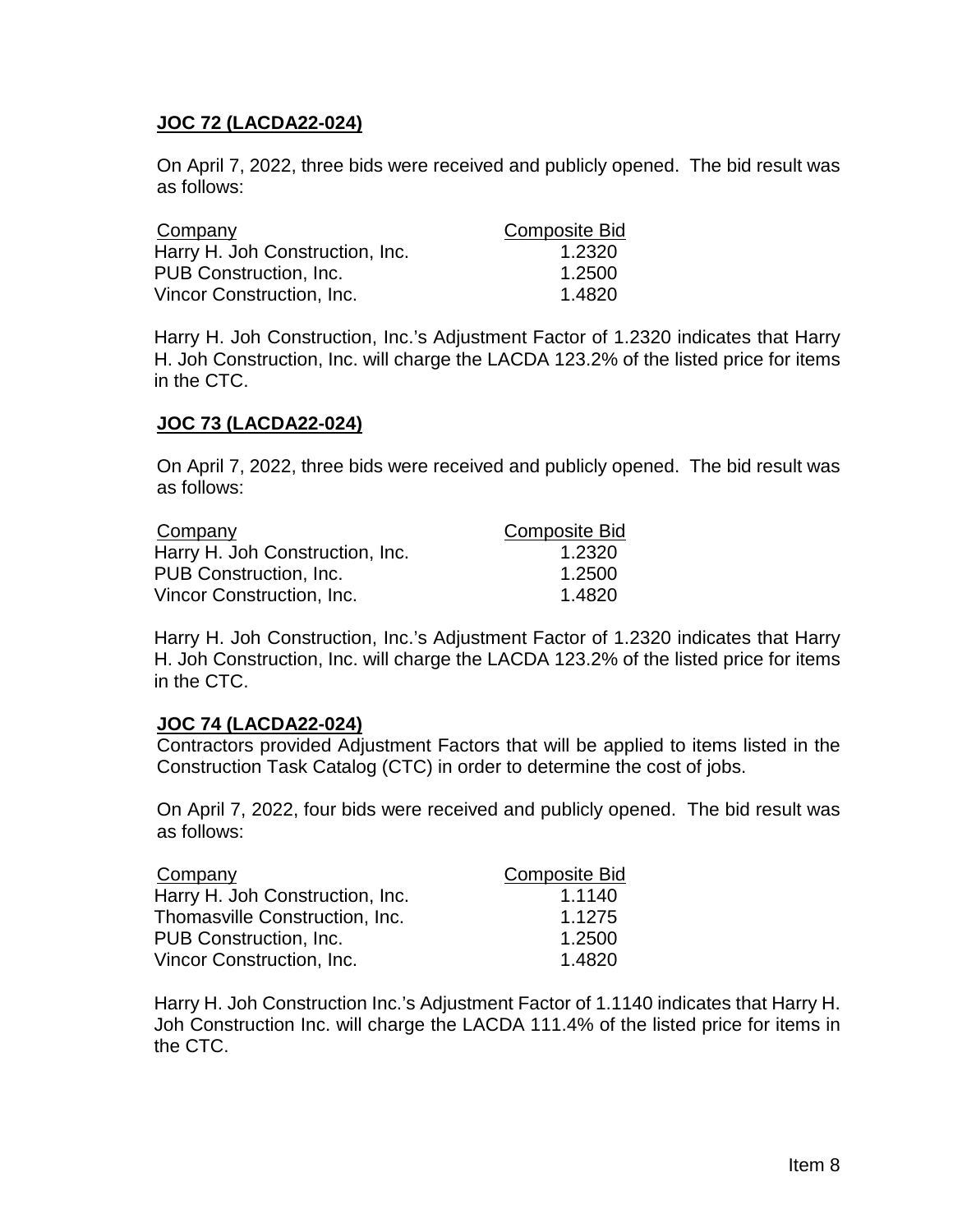# **E. Minority Participation – JOC 71-74 (LACDA22-024)**

| Name                            | Ownership/Certification             |           | Employees |
|---------------------------------|-------------------------------------|-----------|-----------|
| Vincor Construction, Inc.       | Minority<br>No County Certification | Total: 30 |           |
| PUB Construction, Inc.          | Minority<br>No County Certification | Total: 45 |           |
| Harry H. Joh Construction, Inc. | Minority<br>No County Certification | Total: 28 |           |
| Thomasville Construction, Inc.  | Minority<br>Social Enterprise       | Total: 12 |           |

The LACDA conducts ongoing outreach to include minorities and women in the contract award process, including: providing information at local and national conferences; conducting seminars for minorities and women regarding programs and services; advertising in newspapers to invite placement on the vendor list; and mailing information to associations representing minorities and women. The above information has been voluntarily provided to the LACDA.

The recommended awards of the JOCs are being made in accordance with the LACDA's policies and Federal regulations, and without regard to race, creed, color, or gender.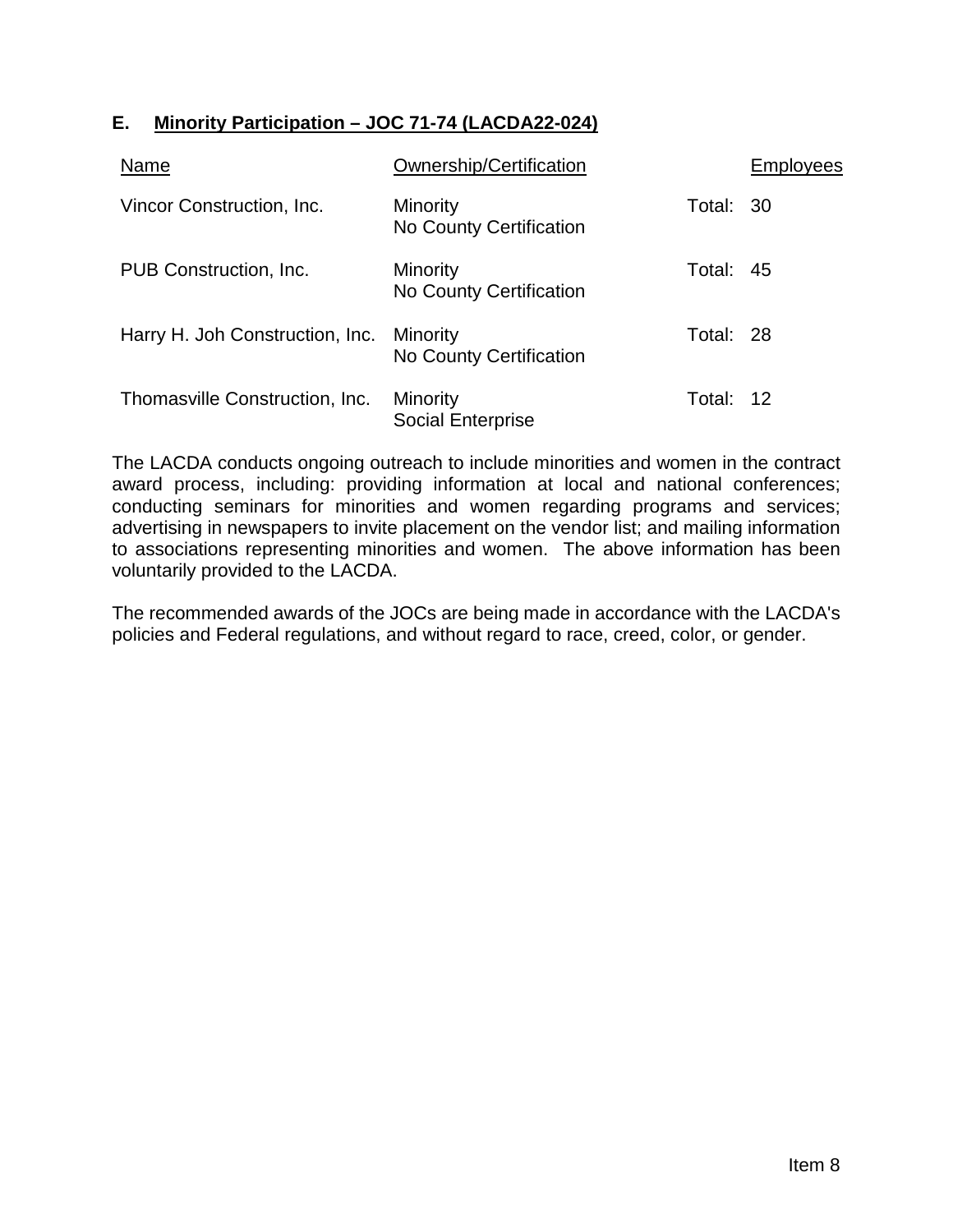## **ATTACHMENT B Contract Summary**

**Project Name:** Job Order Contracts 71, 72, 73 and 74

**Location:** County of Los Angeles

**Bid Number:** LACDA22-024

**Bid Date:** April 7, 2022

**Contractor:** PUB Construction, Inc. (JOC 71) Harry H. Joh Construction, Inc. (JOC 72, 73, and 74)

**Services:** Repair, refurbishment, rehabilitation, retrofit, and other repetitivetype work for various LACDA projects.

**Contract Documents:** Instructions to Bidders and General Conditions; Construction Task Catalog and Specifications, Bidder's Documents, Representations, Certifications, Bid, Other Statements of Bidder.

**Time of Commencement and Completion:** These are annual JOCs for repair, remodeling or other repetitive work to be done according to unit prices specified in individual Job Orders. The effective date of the JOC shall be the date that the JOC is fully executed. All job orders must be issued within one year from the effective date of the Contract. In the event that a Job Order has been issued within this year period, but the work has not been completed within such period, the work may be completed thereafter, subject to all provisions of the JOC.

**Liquidated Damages:** Should a Contractor fail to substantially complete the work specified in the Job Order in accordance with the approved construction schedule, and provided the Contractor has not previously obtained a written extension of time from the Contracting Officer according to the General Conditions, a sum appropriate with the following schedule may be deducted from each succeeding request for payment as liquidated damages on each Work Order if applicable.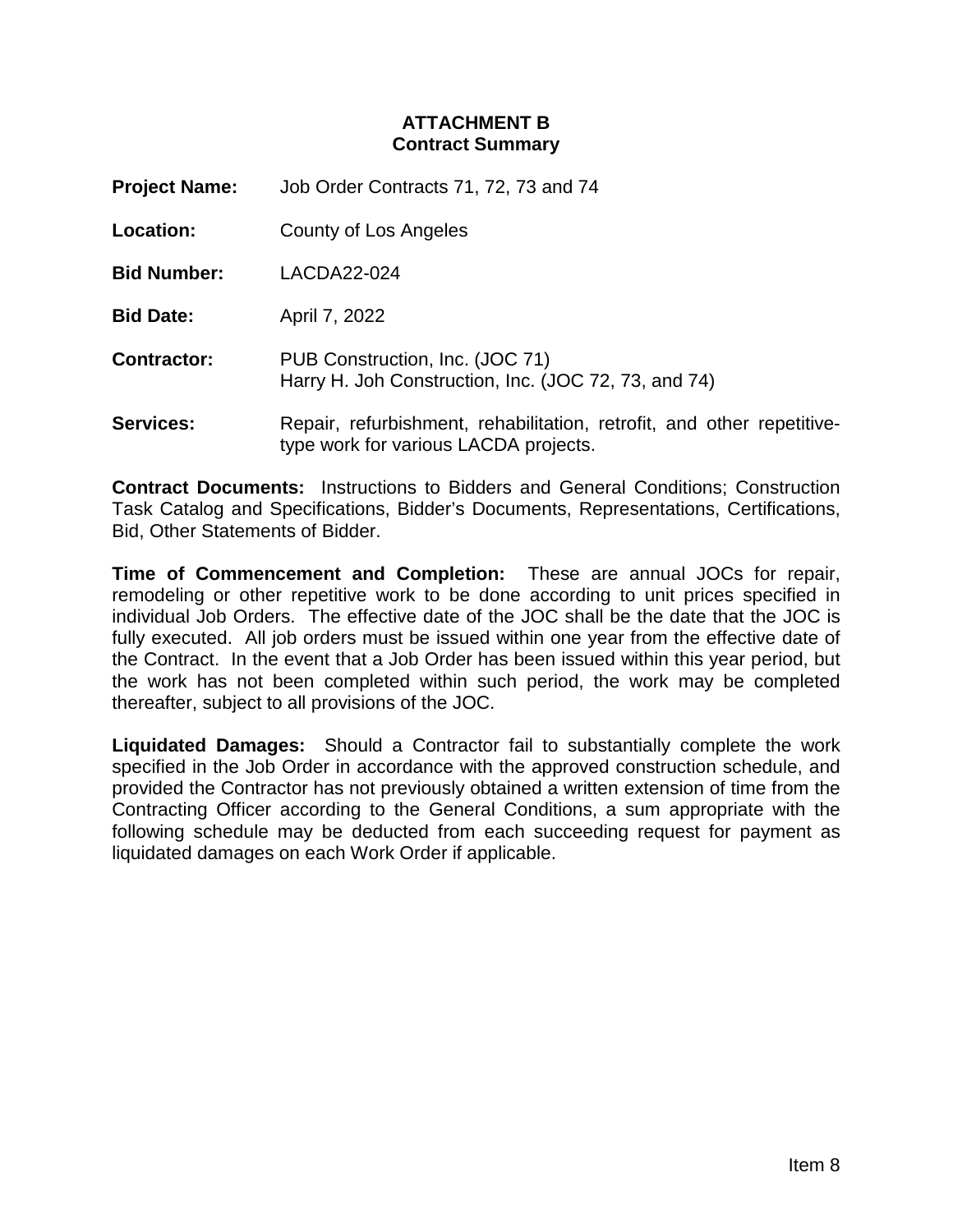## SCHEDULE FOR LIQUIDATED DAMAGES – PROPOSAL PREPARATION

1-3 Business Days \$2,500<br>3+ Business Days \$5,000 3+ Business Days

Days Delinquent Liquidated Damages per Day

SCHEDULE FOR LIQUIDATED DAMAGES – CONSTRUCTION

Work Order Price Liquidated Damages per Day  $Up to $100,000$   $$500$ \$100,001 to \$500,000 \$750 Over \$500,000 \$1,000

SCHEDULE FOR LIQUIDATED DAMAGES – CLOSE-OUT

| Days Delinguent         | Liquidated Damages per Day |
|-------------------------|----------------------------|
| 1-5 (Business Days)     | \$100                      |
| 5-30 (Business Days)    | \$500                      |
| Over 30 (Business Days) | \$750                      |

**JOC Value:** The maximum dollar value for each JOC is \$5,185,091 for a 12-month contractual period.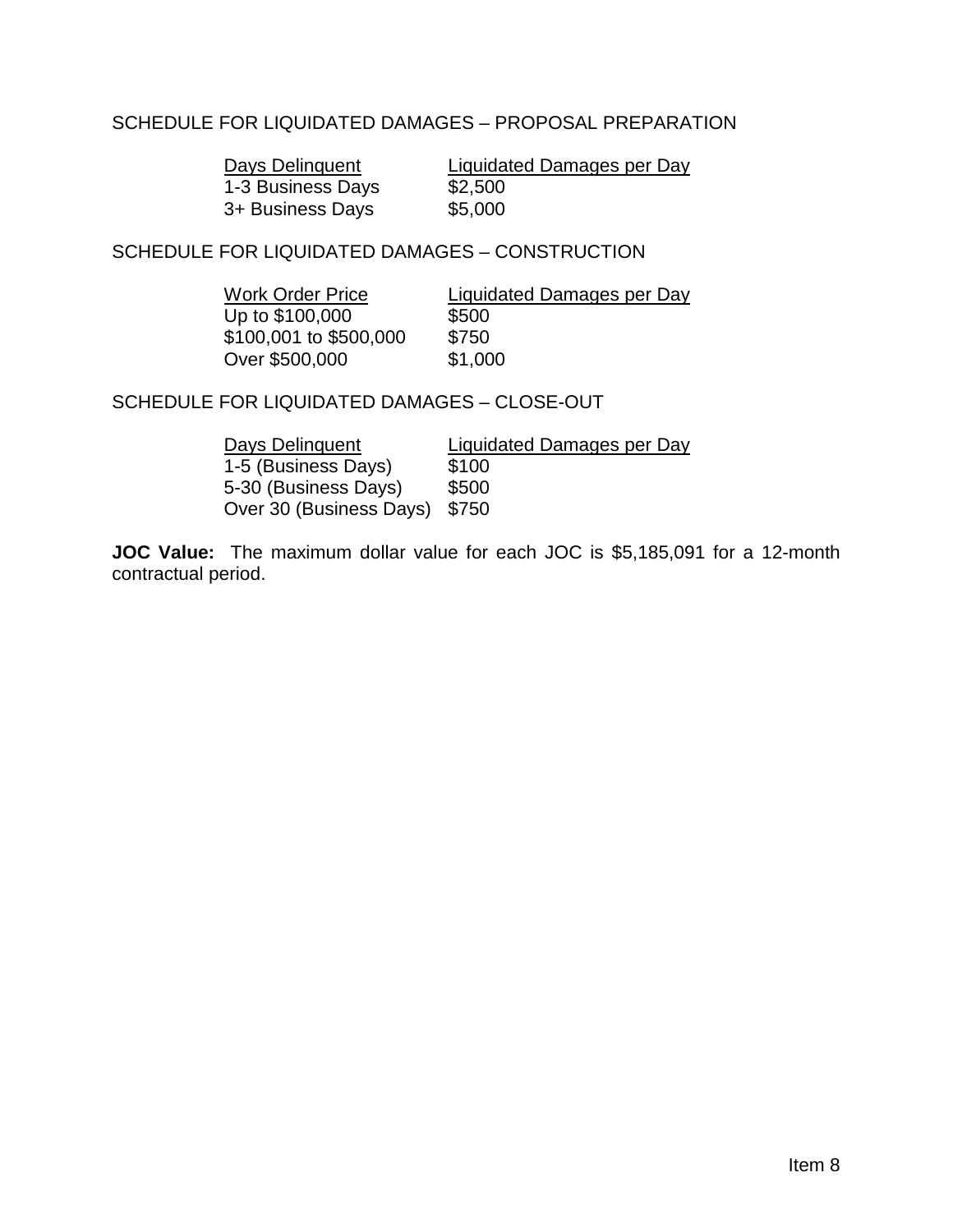

June 15, 2022

Housing Advisory Committee Los Angeles County Development Authority 700 West Main Street Alhambra, California 91801

Dear Commissioners:

## **AMENDMENTS TO TEMPORARY PERSONNEL SERVICES CONTRACTS AND SOFTWARE CONTRACT FOR THE EMERGENCY HOUSING VOUCHER PROGRAM (ALL DISTRICTS)**

#### **SUBJECT**

This letter recommends approval of amendments to the Los Angeles County Development Authority's (LACDA) existing Temporary Personnel Services Contracts with LA Business Personnel, Inc., Hart Employment Services, MoxieIT Solutions, Inc., Jada Systems, Inc., and Infojini, Inc. (collectively, "Contractors") to increase the aggregate annual compensation by \$1,000,000 to a new total of \$3,000,000. This letter also recommends approval of a related amendment to the LACDA's existing contract with Compulink Management Center, Inc. dba Laserfiche to increase the maximum contract amount by \$130,575.50, for additional Laserfiche electronic document and records management software licenses and software maintenance and support, for a new maximum contract amount of \$581,365.95.

## **IT IS RECOMMENDED THAT THE COMMITTEE:**

1. Recommend that the Board of Commissioners authorize the Executive Director or his designee to execute amendments to the Temporary Personnel Services Contracts and all related documents with the Contractors to increase the aggregate annual compensation by \$1,000,000 for a maximum annual compensation of up to \$3,000,000 to be shared by the Contractors, using program funds included in the LACDA's approved Fiscal Year 2022-2023 budget, to be effective following approval as to form by County Counsel and execution by all parties.



**Administrative Office** 700 West Main Street, Alhambra, CA 91801 Tel: (626) 262-4511 TDD: (626) 943-3898



**Executive Director: Emilio Salas** Commissioners: Hilda L. Solis, Holly J. Mitchell, Sheila Kuehl, Janice Hahn, Kathryn Barger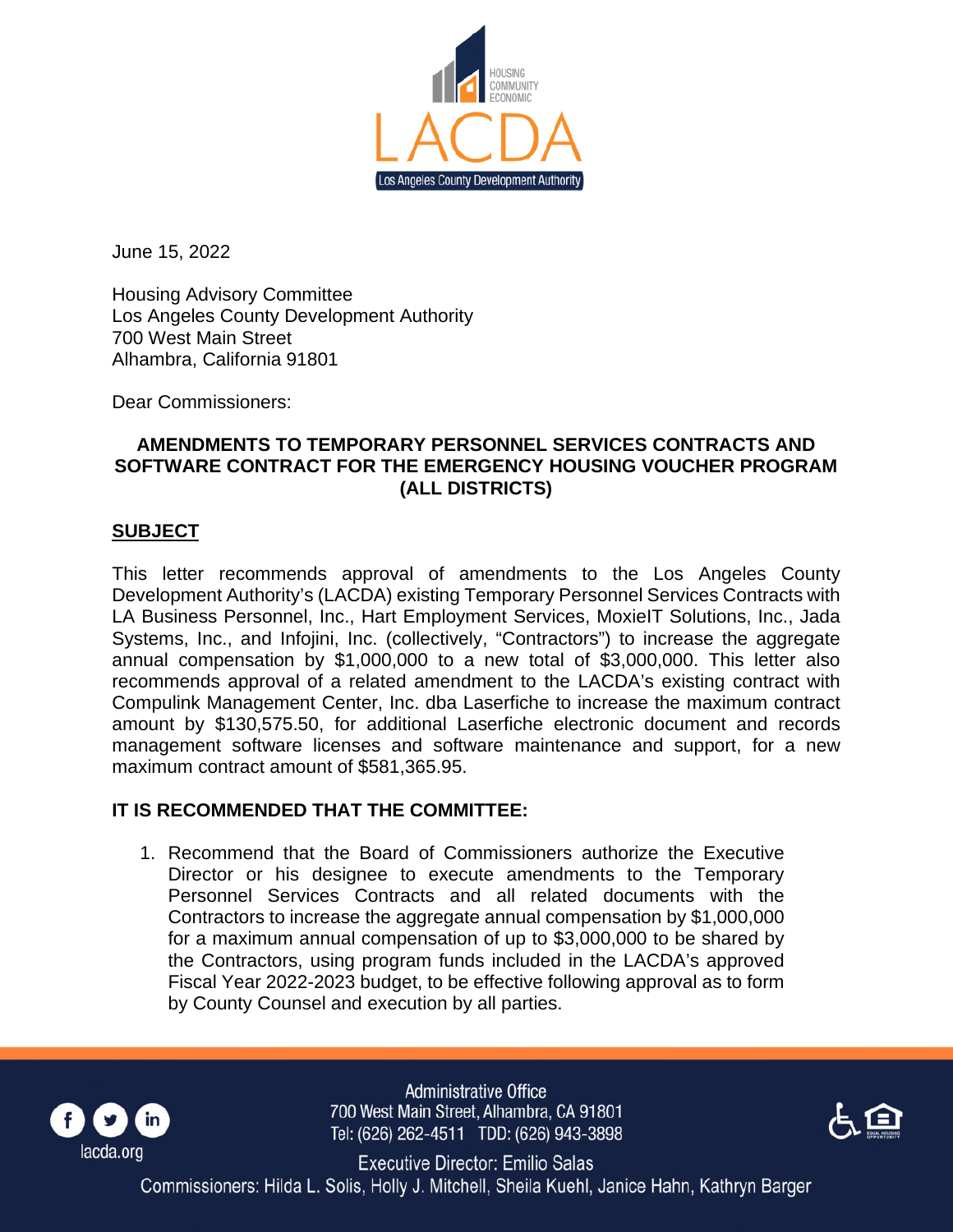- 2. Recommend that the Board of Commissioners authorize the Executive Director or his designee to execute amendments to the Temporary Personnel Services Contracts, to extend the term for a maximum of four additional years, in one-year increments, with the same aggregate annual compensation not to exceed \$3,000,000, contingent upon satisfactory performance and continued funding, using program funds to be included in the LACDA's annual budget approval process, to be effective following approval as to form by County Counsel and execution by all parties.
- 3. Recommend that the Board of Commissioners authorize the Executive Director or his designee, upon his determination and as necessary and appropriate under terms of the contracts, to amend the contracts to add or delete services, modify the scope of work, and increase the annual compensation by up to 10% as needed for additional services, and if necessary, to terminate for convenience.
- 4. Recommend that the Board of Commissioners authorize the Executive Director or his designee to amend the existing contract with Compulink Management Center, Inc. dba Laserfiche to increase the maximum contract amount by \$130,575.50 for a new maximum contract amount of \$581,365.95, using program funds included in LACDA's approved Fiscal Year 2022-2023 budget and future budgets as needed.
- 5. Recommend that the Board of Commissioners find that approval of the recommended contracts and contract amendments is not subject to the California Environmental Quality Act (CEQA) because it is not defined as a project under CEQA and does not have the potential for causing a significant effect on the environment.

#### **PURPOSE/JUSTIFICATION OF RECOMMENDED ACTION**

On March 11, 2021, President Biden signed the American Rescue Plan (ARP) Act, which included the Emergency Housing Voucher (EHV) program to provide additional housing choice vouchers to local public housing agencies in order to assist individuals and families who are homeless or at risk of homelessness. The U.S. Department of Housing and Urban Development (HUD) awarded 1,964 EHVs and \$39,065,616 in housing assistance payments and administrative funding to the LACDA.

On October 5, 2021, the Board approved five contracts with the Contractors, in the aggregate annual amount of up to \$2,000,000, with the EHV program accounting for the \$1,600,000 of the budget, funded with administrative funds included with the LACDA's allocation of EHVs from HUD under the ARP Act. Due to the increased workload and HUD-imposed deadlines for leasing up the EHVs, the LACDA brought on 15 temporary staff to help with this program.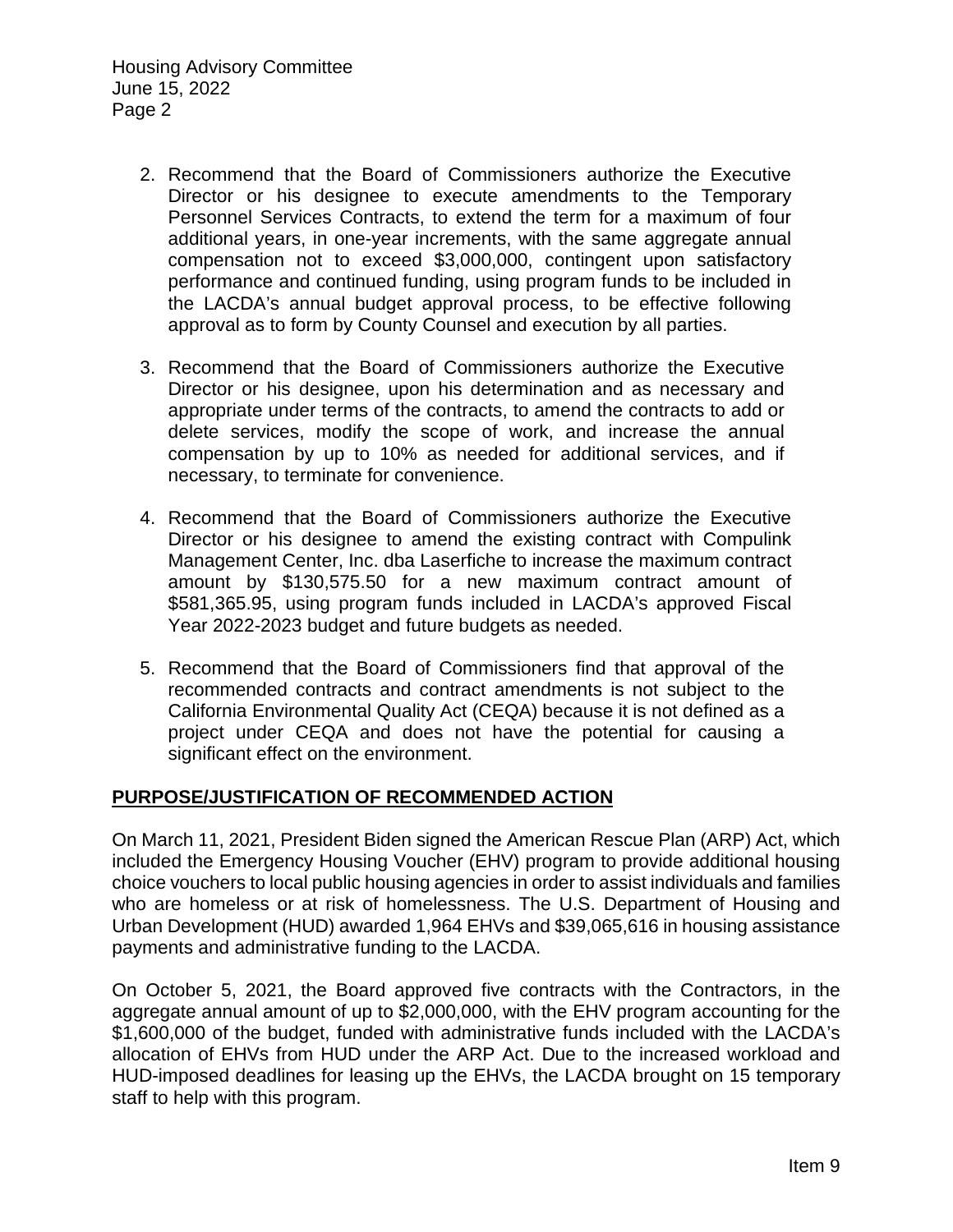The ability to increase the lease up of individuals for EHV has been challenging. The LACDA is currently leased at 15%, which is 80% from the LACDA's target to meet HUDimposed deadlines. In addition, lease up for the Housing Choice Voucher (HCV) program has been trending downward as well. The LACDA needs 10 additional temporary staff to assist with these efforts, and two temporary supporting staff to create program forms and scan finalized documents into the LACDA's Laserfiche electronic and document and records management system for secure storage and retrieval. Temporary staff will also have to work beyond normal office hours, and overtime will be necessary to meet deadlines. An additional \$1,000,000 is needed for the additional 12 temporary staff.

To enable EHV temporary program staff access to the LACDA's Laserfiche electronic and document and records management system, the LACDA is requesting authorization to amend its existing contract with Laserfiche to acquire additional user licenses and associated software maintenance and support.

## **FISCAL IMPACT/FINANCING**

There is no impact on the County General Fund.

The additional annual compensation of \$1,000,000 for the temporary personnel contracts will be paid with program funds included in the LACDA's approved Fiscal Year 2022-2023 budget. The contracts may be extended up to four additional years at the same aggregate annual compensation of \$3,000,000, using funds to be included in the LACDA's annual budget process. A 10% contingency of up to \$300,000 per year is also being set aside for unforeseen costs, using the same source of funds.

The additional compensation of \$130,575.50 for the Laserfiche contract amendment, which includes \$118,705 for additional software licenses and maintenance and support and \$11,870.50 in pool dollars for unforeseen costs, will be paid with program funds included in the LACDA's approved Fiscal Year 2022-2023 budget and future budgets as needed.

## **FACTS AND PROVISIONS/LEGAL REQUIREMENTS**

The proposed services are primarily federally funded and are not subject to the requirements of the Greater Avenues for Independence (GAIN) Program or the Greater Relief Opportunity for Work (GROW) Program implemented by the County of Los Angeles. Instead, the Contractors must comply with Section 3 of the Housing and Community Development Act of 1968, as amended, which requires that employment and other economic opportunities generated by certain U.S. Department of Housing and Urban Development (HUD) assistance be directed to low and very low-income persons, particularly to persons who are recipients of HUD housing assistance.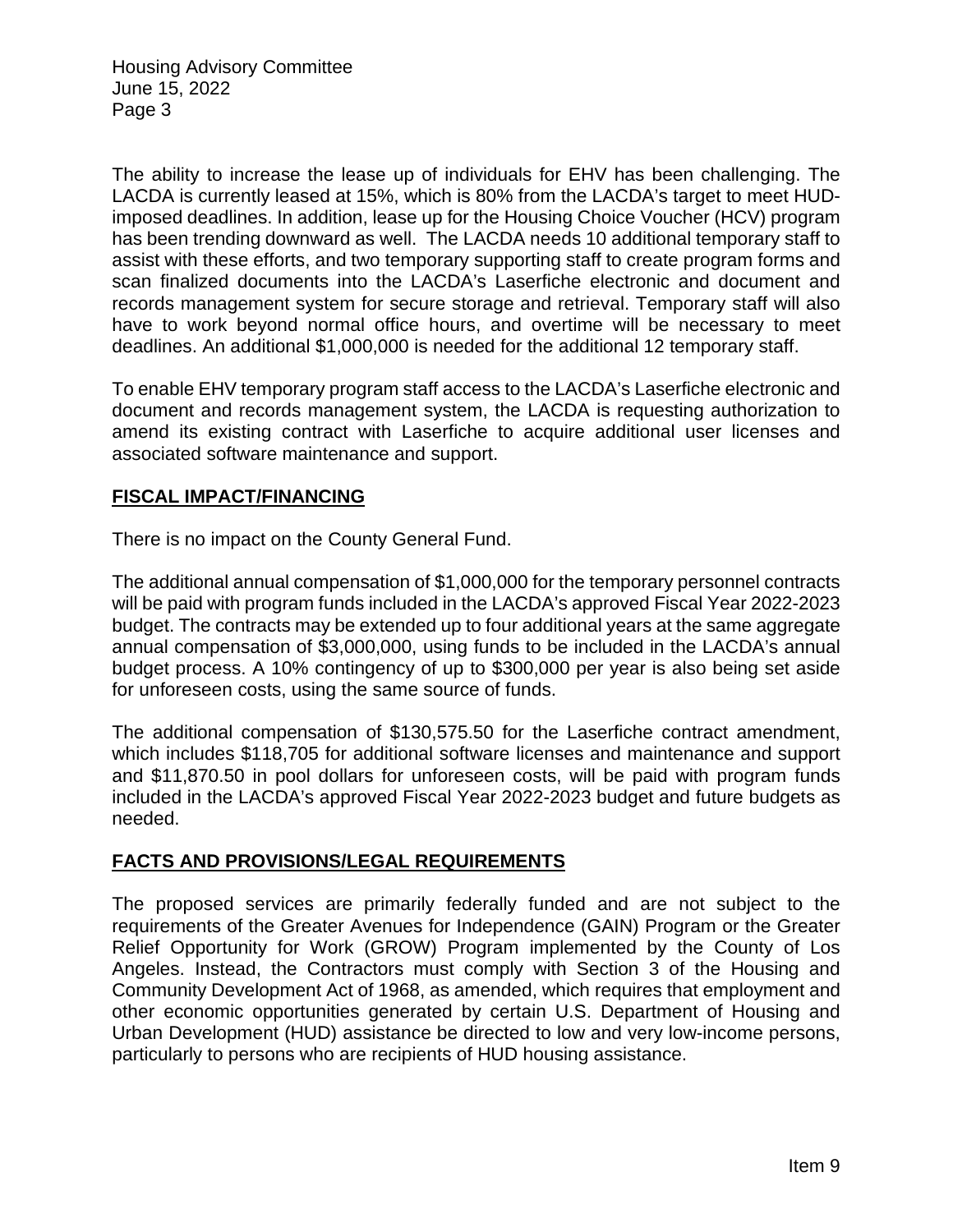Under the terms of the Temporary Personnel Services Contracts, the LACDA at its discretion may convert temporary employees to contract employees and finder's fee will be paid in accordance with the fee schedule.

In compliance with Board Policy 6.020 "Chief Information Office Board Letter Approval", the Office of the Chief Information Officer (OCIO) reviewed the information technology (IT) components of this request and recommends Board authorization of the Contract Amendment with Crayon. The OCIO determined it does not constitute a technologyrelated acquisition of hardware, software, or professional services that would necessitate a formal written CIO Analysis.

## **CONTRACTING PROCESS**

For the Temporary Personnel Services Contracts, the LACDA conducted a competitive Invitation for Bids (IFB) to identify vendors to provide temporary personnel services for the LACDA on an as-needed basis. On August 4, 2021, 21 bids were received. Five bidders - LA Business Personnel, Inc., Hart Employment Services, MoxieIT Solutions, Inc., Jada Systems, Inc., and Infojini, Inc. - were determined to be the lowest, responsive and responsible bidders based on the evaluation criteria set forth in the IFB. On October 5, 2021, the Board approved five contracts with the Contractors.

For the Laserfiche contract, the LACDA utilized a cooperative purchasing program and allowed by the LACDA Procurement and Contracting Policies and Procedures for HUDfunded projects and services. Compulink Management Center, Inc. dba Laserfiche agreed to the LACDA terms and conditions, including all latest applicable Board mandated provisions. The original Laserfiche contract was executed in June 2019, and did not require Board approval because it was under the Executive Director's delegated authority of \$100,000. On October 5, 2021, the Board approved an amendment to increase the contract amount for additional Laserfiche licenses and software support.

## **ENVIRONMENTAL DOCUMENTATION**

This action is exempt from the provisions of the National Environmental Policy Act pursuant to 24 Code of Federal Regulations, Part 58, Section 58.34 (a)(3) because it involves administrative activities that will not have a physical impact on or result in any physical changes to the environment. The activities are not subject to the provisions of CEQA pursuant to State CEQA Guidelines 15060(c)(3) and 15378 because they are not defined as a project under CEQA and do not have the potential for causing a significant effect on the environment.